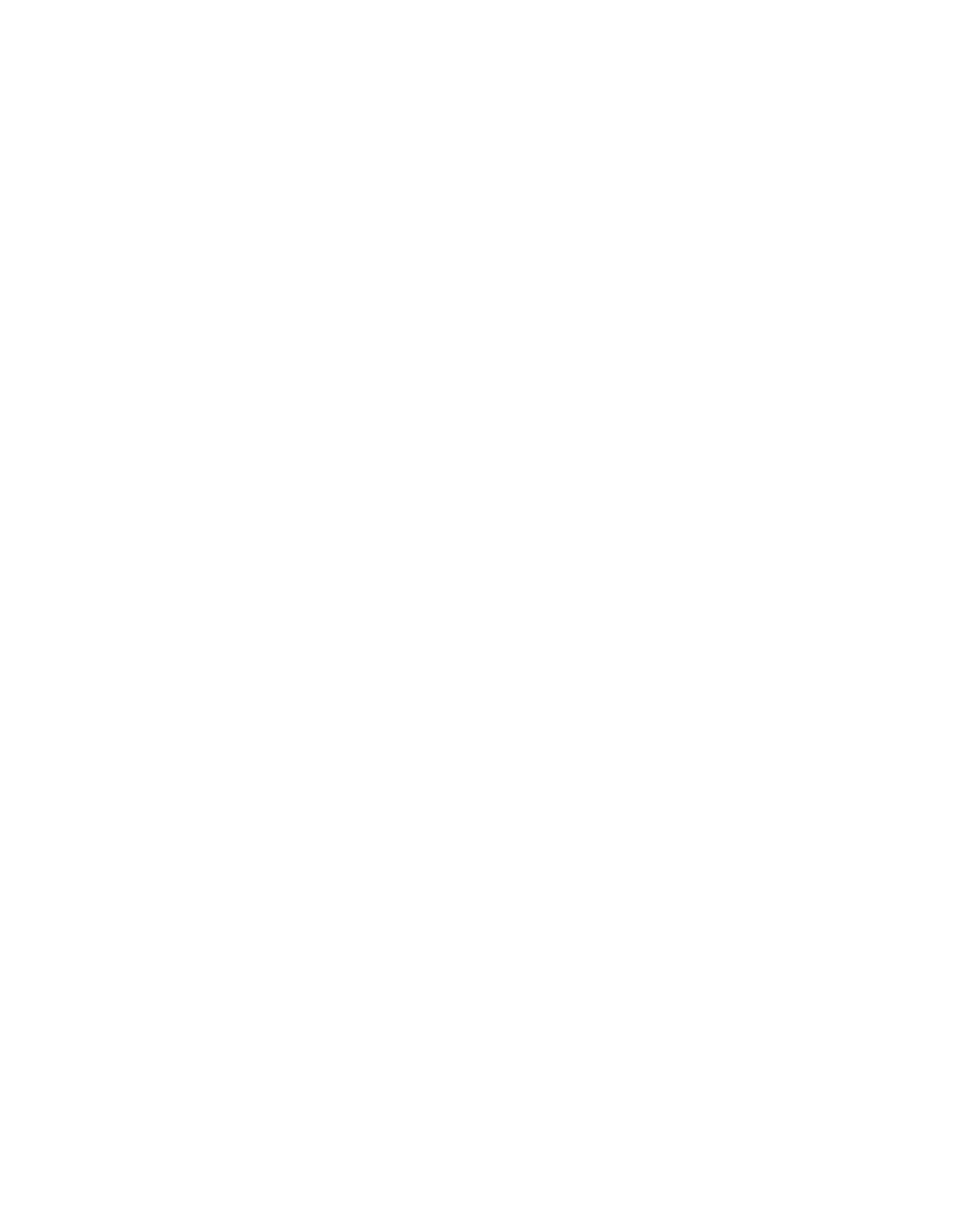## Review of the Treatment of Stored Carbon and the Non-Energy Uses of Fuel in the UK Greenhouse Gas Inventory

Passant, N Watterson, J Jackson, J

March 2007

This work forms part of the Climate Energy; Science and Analysis Programme of the Department for Environment, Food and Rural Affairs.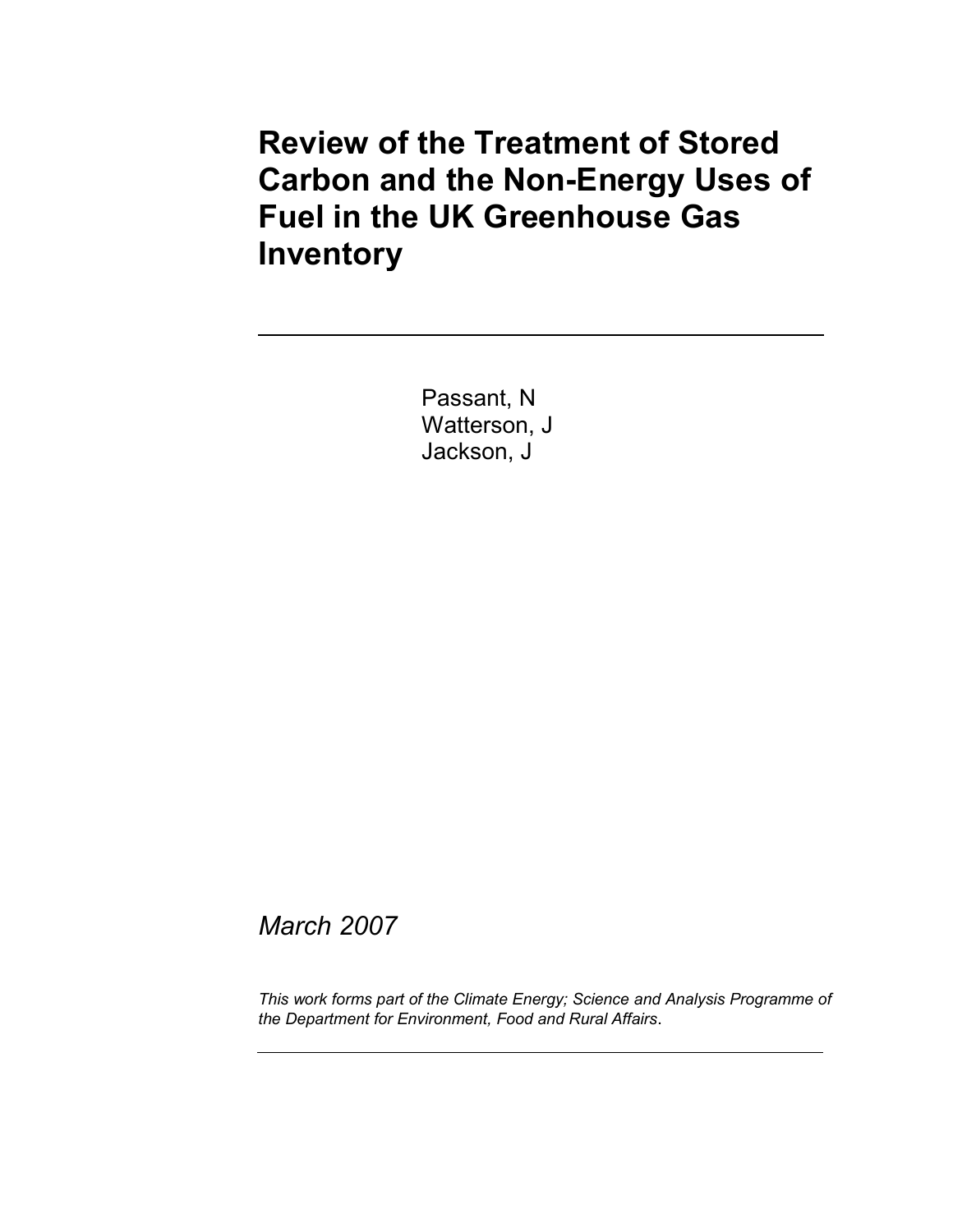| <b>Title</b>                                      | Review of the Treatment of Stored Carbon<br>and the Non-Energy Uses of Fuel in the UK<br><b>Greenhouse Gas Inventory</b>                                                                                      |                                                                     |  |  |  |  |  |
|---------------------------------------------------|---------------------------------------------------------------------------------------------------------------------------------------------------------------------------------------------------------------|---------------------------------------------------------------------|--|--|--|--|--|
| <b>Customer</b>                                   | Affairs                                                                                                                                                                                                       | Department for Environment, Food and Rural                          |  |  |  |  |  |
| <b>Customer</b><br>reference                      | RMP/2106                                                                                                                                                                                                      |                                                                     |  |  |  |  |  |
| Confidentiality,<br>copyright and<br>reproduction | Copyright AEA Technology plc. All rights<br>reserved. Enquiries about copyright and<br>reproduction should be addressed to the<br>Commercial Manager, AEA Technology plc.<br>Published by AEA Technology plc. |                                                                     |  |  |  |  |  |
| <b>File reference</b>                             | N:\naei general\GHGi Base Year Review<br>d4561jw.doc                                                                                                                                                          | 2005\Stored_Carbon\Review_of_Stored_Carbon_2005_NIR_Issue1_v1.3.1_c |  |  |  |  |  |
| <b>NAEI</b> contacts<br>database<br>reference     | 05452/2004/CD4561/JW                                                                                                                                                                                          |                                                                     |  |  |  |  |  |
| Reference number                                  | AEAT/ENV/R/2353                                                                                                                                                                                               |                                                                     |  |  |  |  |  |
| <b>ISBN</b>                                       | n/a                                                                                                                                                                                                           |                                                                     |  |  |  |  |  |
|                                                   |                                                                                                                                                                                                               |                                                                     |  |  |  |  |  |
| <b>Issue number</b>                               | <b>Issue One, Version 1.3.1</b>                                                                                                                                                                               |                                                                     |  |  |  |  |  |
|                                                   | The Gemini Building                                                                                                                                                                                           | <b>AEA Energy and Environment</b>                                   |  |  |  |  |  |
|                                                   | Fermi Avenue<br>Didcot, Oxfordshire, UK<br><b>OX11 0QR</b>                                                                                                                                                    | <b>Harwell International Business Centre</b>                        |  |  |  |  |  |
|                                                   | Telephone<br>Telephone                                                                                                                                                                                        | +44 (0)870 190 6409<br>+44 (0)870 190 6459                          |  |  |  |  |  |
|                                                   | <b>AEA Technology plc</b>                                                                                                                                                                                     | AEA Technology is the trading name of                               |  |  |  |  |  |
|                                                   |                                                                                                                                                                                                               | AEA Technology is certified to ISO9001                              |  |  |  |  |  |
| <b>Report Manager</b>                             | Name                                                                                                                                                                                                          | N Passant                                                           |  |  |  |  |  |
| <b>Approved by</b>                                | Name                                                                                                                                                                                                          | J Watterson                                                         |  |  |  |  |  |
|                                                   | Signature                                                                                                                                                                                                     |                                                                     |  |  |  |  |  |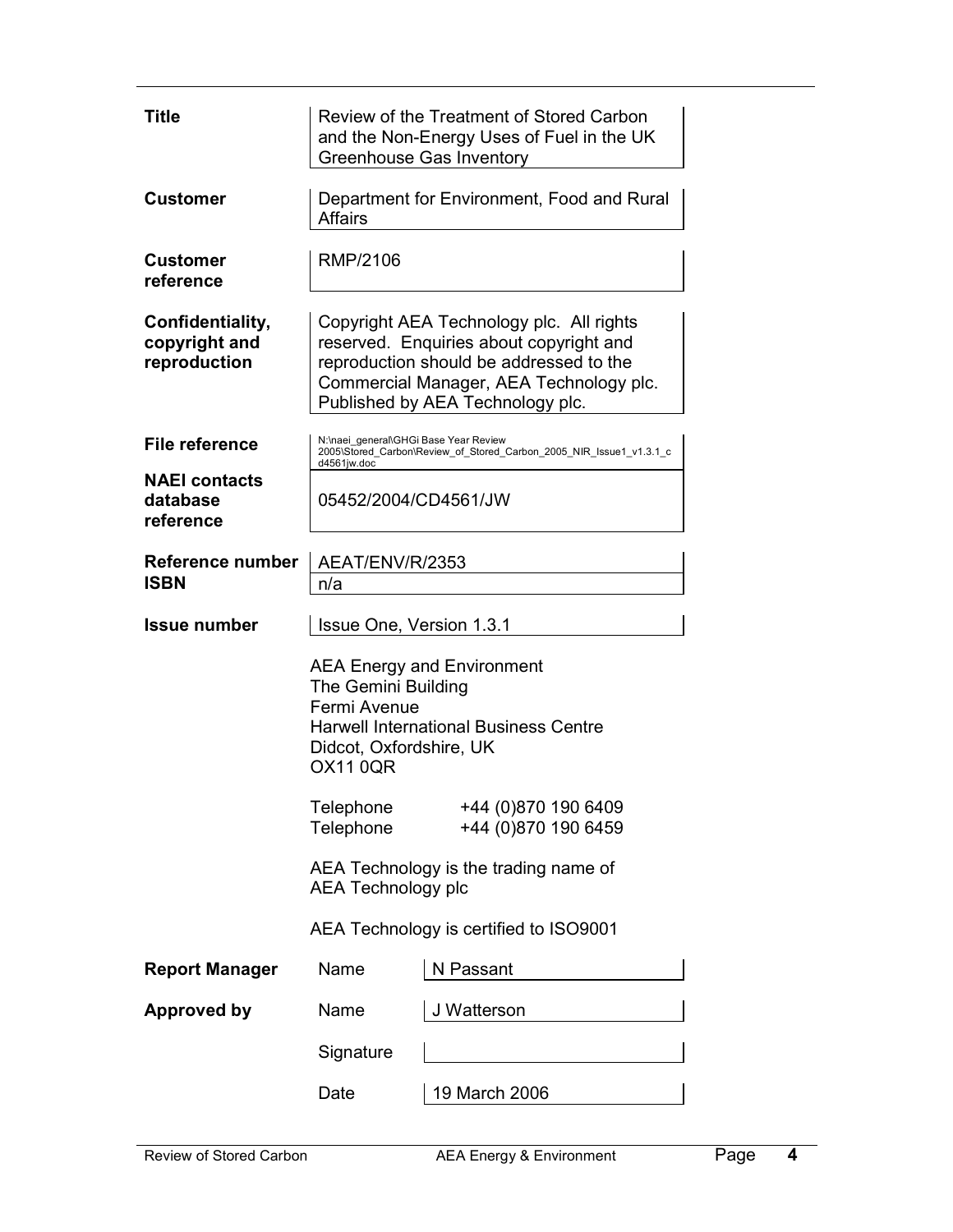#### Units and conversions

Emissions of greenhouse gases presented in this report are given in Million tonnes (Mt) and kilotonnes (kt). To convert between the units of emissions, use the conversion factors given below.

#### Prefixes and multiplication factors

| <b>Multiplication factor</b> | <b>Abbreviation</b> | <b>Prefix</b> | <b>Symbol</b> |
|------------------------------|---------------------|---------------|---------------|
| 1,000,000,000,000,000        | $10^{15}$           | peta          |               |
| 1,000,000,000,000            | $10^{12}$           | tera          |               |
| 1,000,000,000                | 10 <sup>9</sup>     | giga          | G             |
| 1,000,000                    | 10 <sup>6</sup>     | mega          | М             |
| 1,000                        | $10^{3}$            | kilo          | k             |
| 100                          | 10 <sup>2</sup>     | hecto         | h             |
| 10                           | 10                  | deca          | da            |
| 0.1                          | $10^{-1}$           | deci          | d             |
| 0.01                         | $10^{-2}$           | centi         | C             |
| 0.001                        | $10^{-3}$           | milli         | m             |
| 0.000,001                    | $10^{-6}$           | micro         | μ             |

| 1 kilotonne (kt)         | $10^3$ tonnes | 1,000 tonnes     |
|--------------------------|---------------|------------------|
| 1 Million tonne (Mt) $=$ | $10^6$ tonnes | 1,000,000 tonnes |

1 Gigagramme  $(Gg) = 1$  kt 1 Teragramme  $(Tg) = 1$  Mt

#### Conversion of carbon emitted to carbon dioxide emitted

To covert emissions expressed in weight of carbon, to emissions in weight of carbon dioxide, multiply by 44/12.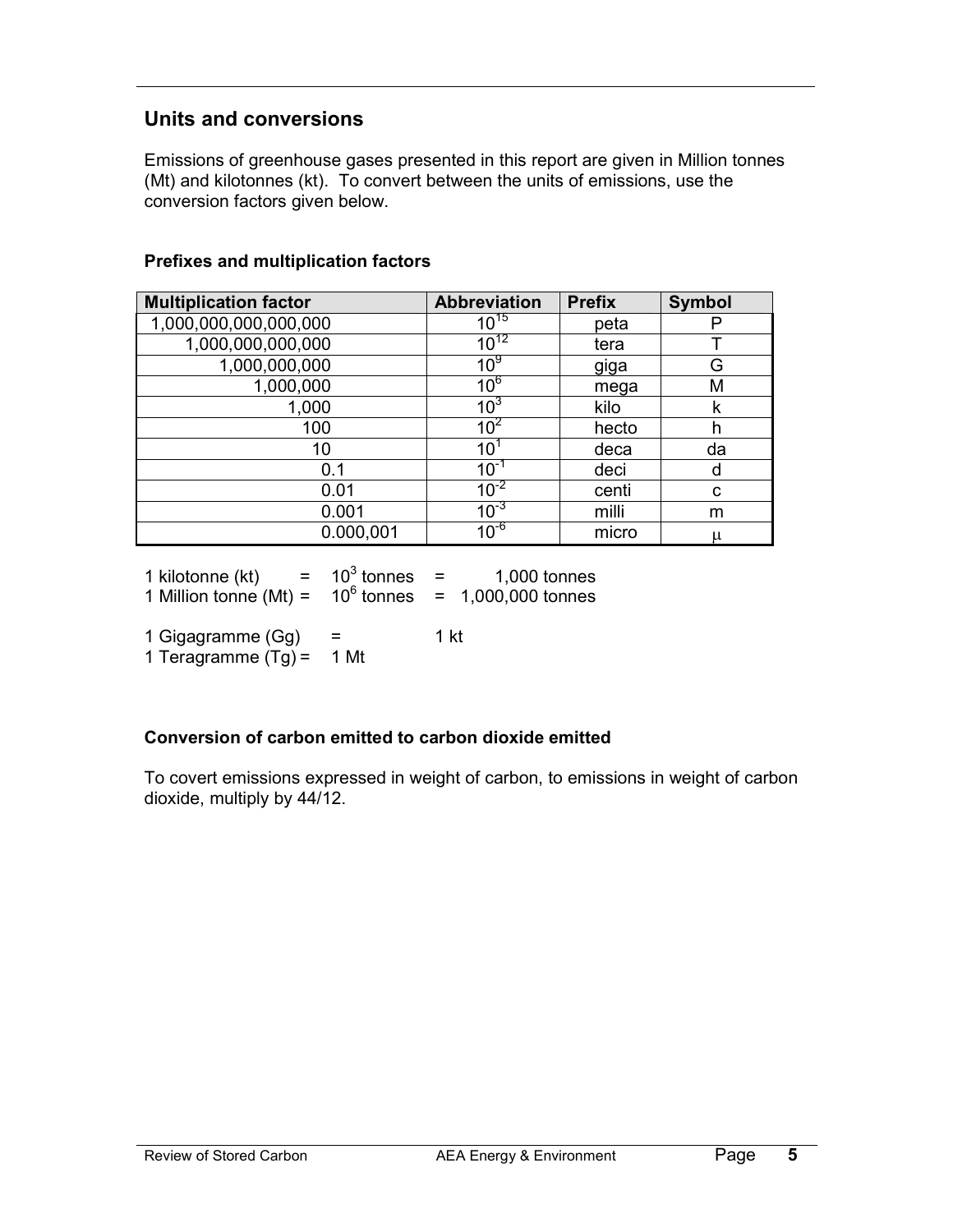## Executive Summary

This report set out the results of a work programme to review and update the treatment of stored carbon and the non-energy uses of fuels in the UK greenhouse gas inventory. This review involved discussions with UK inventory experts and with international experts also. This work was part of a wider programme of inventory review and improvement to prepare the UK's greenhouse gas inventory to deliver the UK's Assigned Amount under the Kyoto Protocol.

The UK has conducted a series of calculations to estimate the fate of carbon contained in the petroleum products shown in the 'non-energy use' line of the UK fuel commodity balance tables. The analysis indicates that most of the carbon is 'stored', although a significant quantity does appear to be emitted. Some of the emitted carbon has been included in previous versions of the greenhouse gas inventory, for example, carbon from chemical waste incinerators; most has not. This technical report presents a summary of the estimates of emitted and stored carbon from sources identified. The study also provides subjective, qualitative commentary regarding the quality of the estimates and an estimate of the uncertainty associated with carbon emissions.

As a result of this work, a number of changes were made to the UK 2004 GHG inventory (2006 National Inventory Report).

The following sources of carbon have been introduced:

- $\blacktriangleright$  Petroleum waxes
- ▶ Carbon emitted during energy recovery chemical industry
- ▶ Carbon in products soaps, shampoos, detergents etc.
- ▶ Carbon in products pesticides

The following sources of carbon have been removed:

 $\blacktriangleright$  Emissions from benzoles and coal tars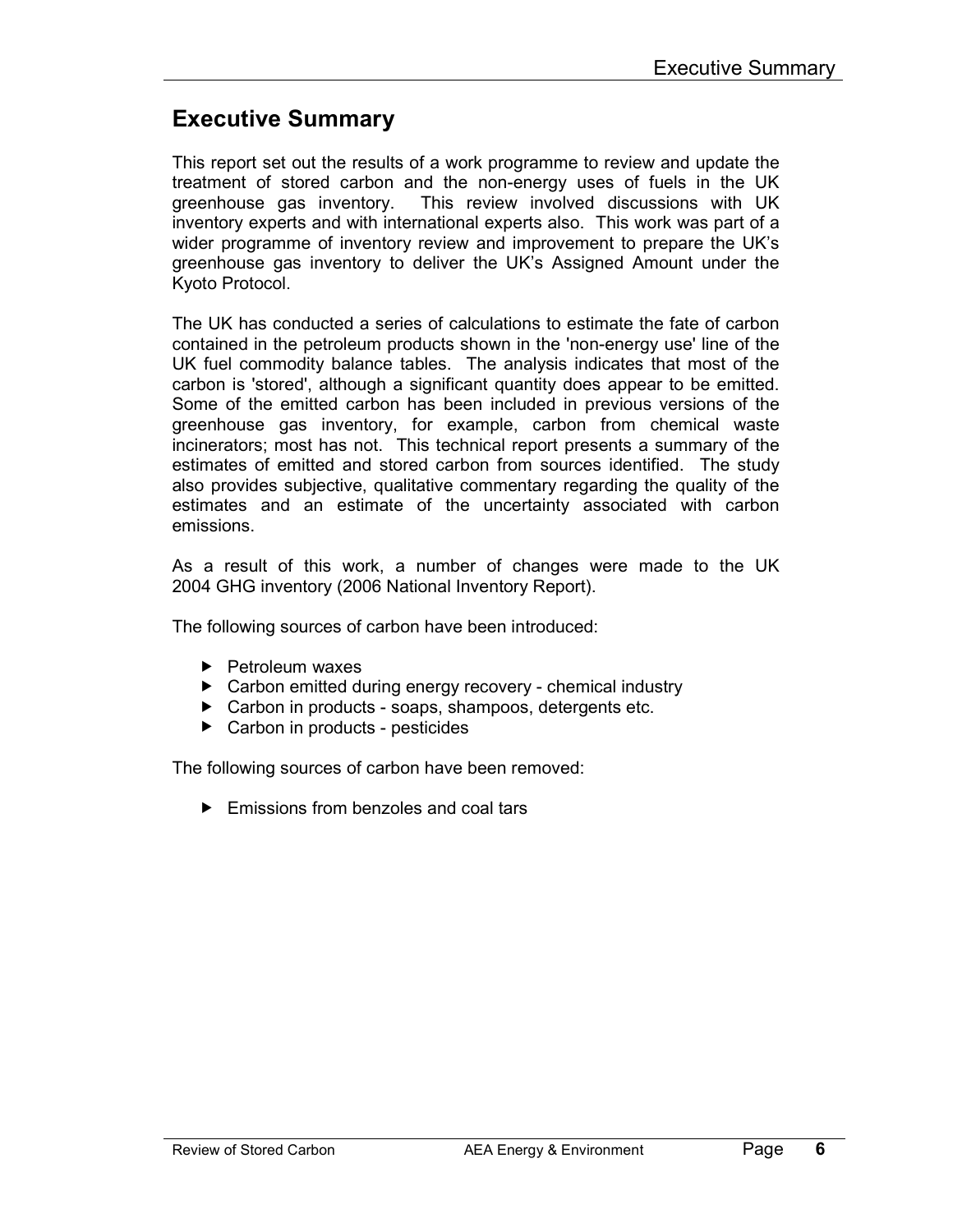## Table of Contents

| 1.1<br><b>BACKGROUND TO THIS PROJECT</b><br>1.2<br><b>WHAT IS STORED CARBON?</b><br>1.3<br>ESTIMATES OF EMISSIONS OF STORED CARBON AND<br>EMISSIONS FROM NEU IN THE 2005 NIR<br>Ammonia production in the UK<br>1.3.1<br><b>GENERAL APPROACH TO THIS WORK</b><br>1.4<br>QUOTED ACCURACY OF THE EMISSIONS IN THIS STUDY<br>1.5 | 13<br>13<br>14<br>14 |
|-------------------------------------------------------------------------------------------------------------------------------------------------------------------------------------------------------------------------------------------------------------------------------------------------------------------------------|----------------------|
|                                                                                                                                                                                                                                                                                                                               |                      |
|                                                                                                                                                                                                                                                                                                                               |                      |
|                                                                                                                                                                                                                                                                                                                               | 16                   |
|                                                                                                                                                                                                                                                                                                                               | 16                   |
| $2^{\circ}$<br>Review of the Methods used to Estimate Emissions<br>From Coal Tars and Non-Energy Uses of Petroleum                                                                                                                                                                                                            |                      |
| <b>Products</b>                                                                                                                                                                                                                                                                                                               | 17                   |
| <b>SCOPE OF THE REVIEW</b><br>2.1                                                                                                                                                                                                                                                                                             | 17                   |
| 2.2<br><b>COAL TARS &amp; BENZOLES</b><br>2.3<br><b>LUBRICANTS</b>                                                                                                                                                                                                                                                            | 17<br>18             |
| 2.4<br>PETROLEUM COKE                                                                                                                                                                                                                                                                                                         | 18                   |
| 2.5<br><b>PETROLEUM WAXES</b>                                                                                                                                                                                                                                                                                                 | 19                   |
| <b>BITUMEN</b><br>2.6                                                                                                                                                                                                                                                                                                         | 19                   |
| 2.7<br><b>CHEMICAL FEEDSTOCKS</b>                                                                                                                                                                                                                                                                                             | 20                   |
| 2.7.1<br>Emissions and releases from chemical processes<br>2.7.2<br>Emissions of carbon during use and disposal of products                                                                                                                                                                                                   | 20                   |
| from the chemical industry                                                                                                                                                                                                                                                                                                    | 22                   |
| TIME SERIES OF EMISSIONS<br>2.8                                                                                                                                                                                                                                                                                               | 23                   |
| 2.9<br><b>UNCERTAINTIES</b>                                                                                                                                                                                                                                                                                                   | 28                   |
| 2.10<br>INITIAL RECOMMENDATIONS FOR REVISIONS TO THE UK                                                                                                                                                                                                                                                                       |                      |
| <b>GHG INVENTORY</b><br>2.11 FINAL REVISIONS MADE TO THE UK GHG INVENTORY                                                                                                                                                                                                                                                     | 28                   |
| New sources of carbon included<br>2.11.1                                                                                                                                                                                                                                                                                      | 29<br>29             |
| Sources of carbon removed<br>2.11.2                                                                                                                                                                                                                                                                                           | 29                   |
| 2.12 REPORTING OF EMISSIONS                                                                                                                                                                                                                                                                                                   | 29                   |
| <b>Potential Sources of Emissions Not Considered</b><br>3                                                                                                                                                                                                                                                                     | 30                   |
| 3.1<br><b>VOC EMISSIONS</b>                                                                                                                                                                                                                                                                                                   | 30                   |
| 3.2<br>SOURCES FOR WHICH ESTIMATES ARE NOT CURRENTLY<br><b>AVAILABLE</b>                                                                                                                                                                                                                                                      | 31                   |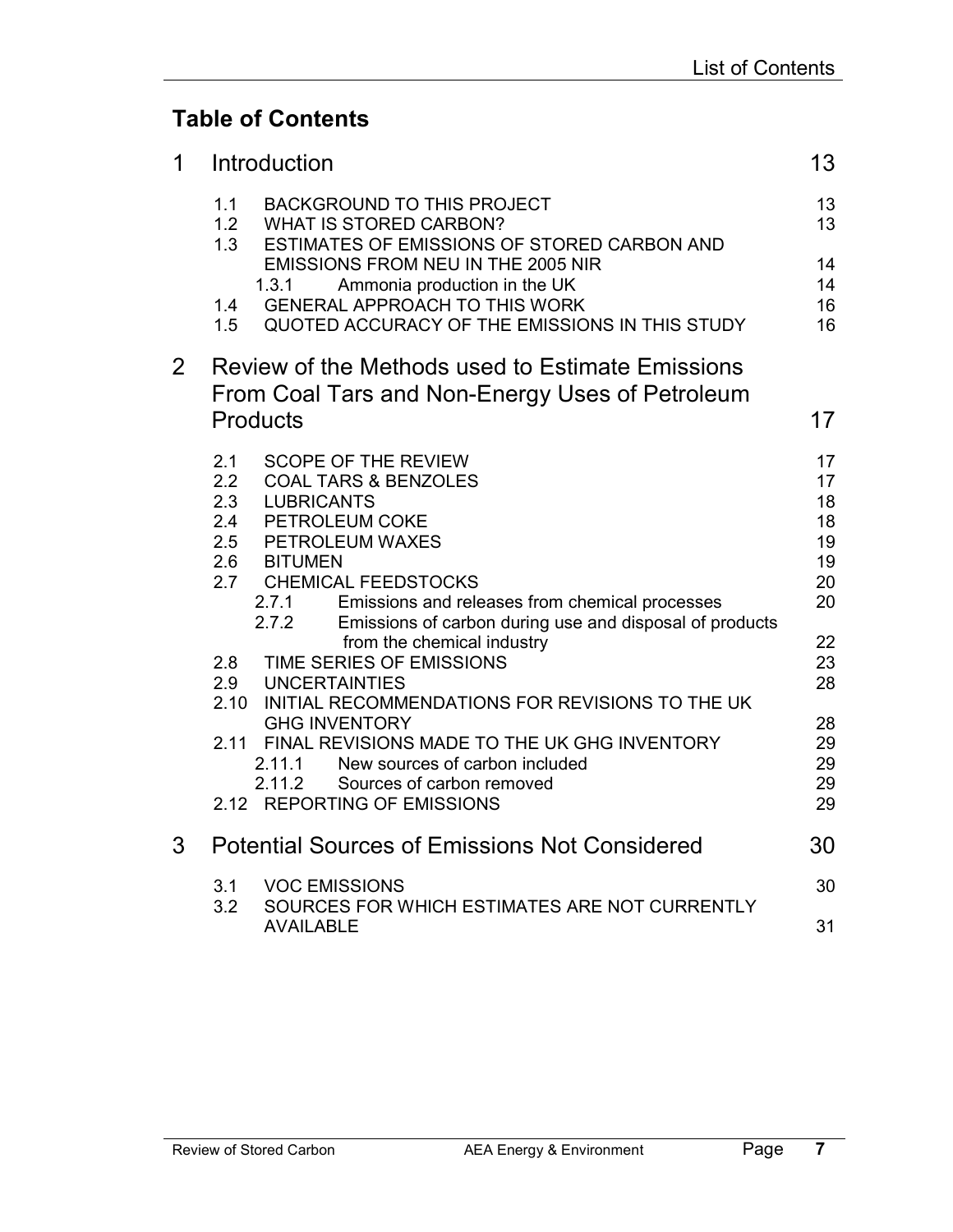| 4 |            | References                                                                 | 32 |
|---|------------|----------------------------------------------------------------------------|----|
|   |            | 5 Acknowledgements                                                         | 33 |
|   | Appendix 1 |                                                                            | 34 |
|   |            | A1.1 EXTRACT FROM THE FCCC FOURTH CENTRALISED REVIEW<br>OF THE UK 2005 NIR | 34 |
|   |            | A1.2 IPCC GUIDANCE ON ESTIMATING STORED CARBON                             | 34 |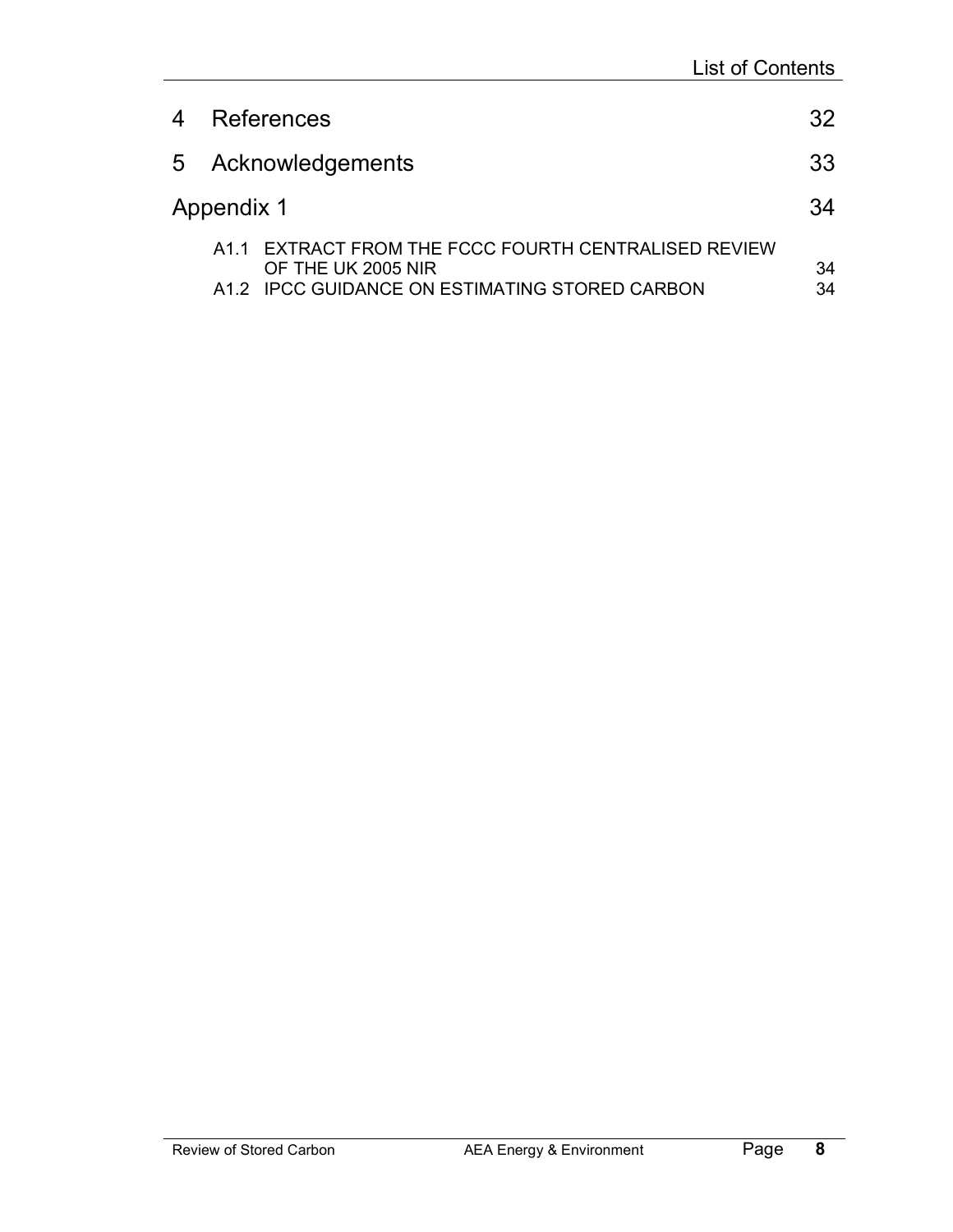## Document revision history

| Issue        | Version | <b>Revision history</b>                                   |
|--------------|---------|-----------------------------------------------------------|
|              |         |                                                           |
| <b>Draft</b> |         | Issued to UK Defra for internal review and comment        |
|              |         | Comments incorporated<br>٠                                |
| 1.0          | 1.2.1   | First issue                                               |
| 1.0          | 1.3     | Completion of text and tables that was left unfinished in |
|              |         | v1.2.1                                                    |
| 1.0          | 1.3.1   | AEA front cover added                                     |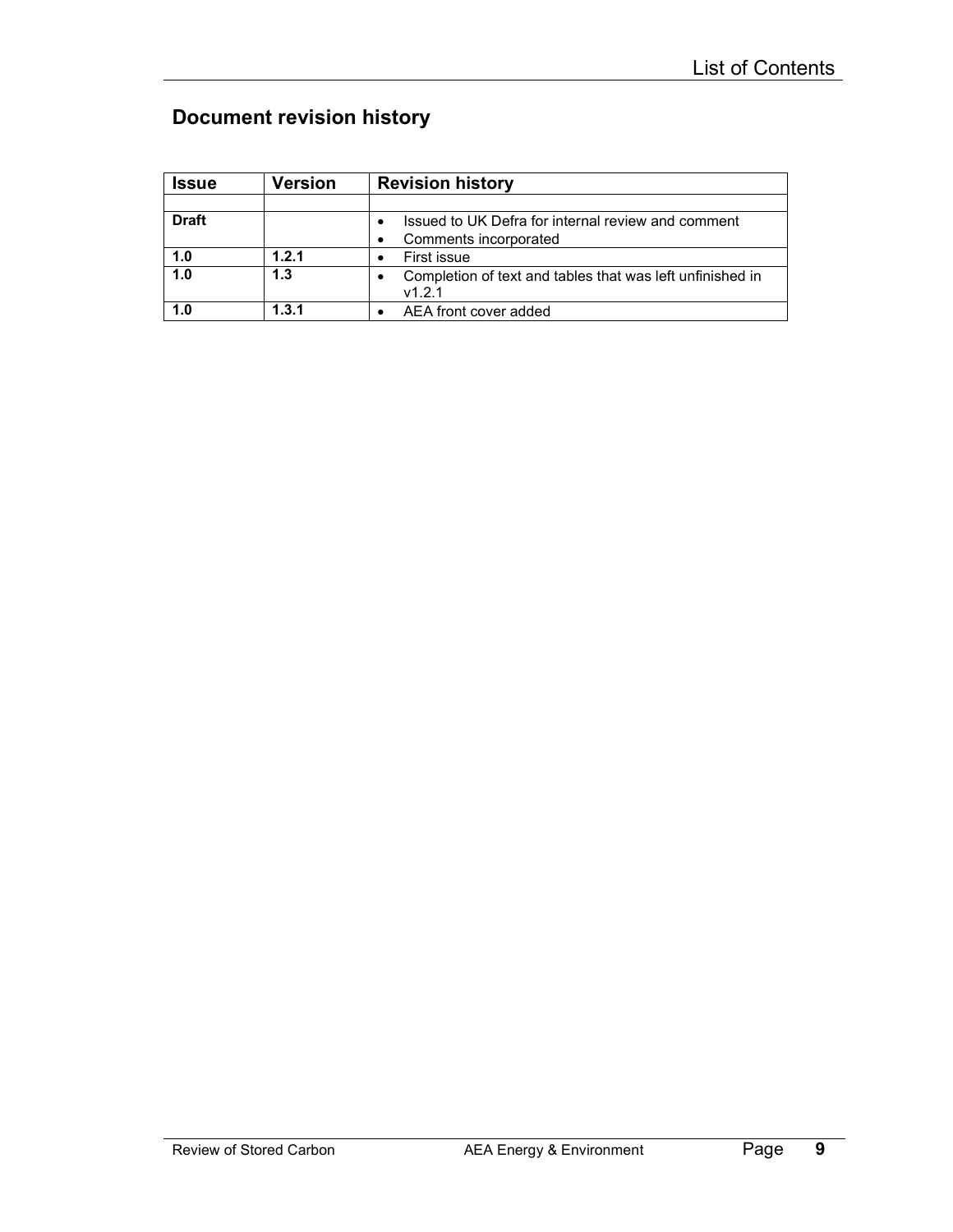### Abbreviations for Greenhouse Gases and Chemical **Compounds**

| Type of<br>greenhouse<br>gas | <b>Formula or</b><br>abbreviation | <b>Name</b>                                    |
|------------------------------|-----------------------------------|------------------------------------------------|
|                              |                                   |                                                |
| <b>Direct</b>                | CH <sub>4</sub>                   | Methane                                        |
| <b>Direct</b>                | CO <sub>2</sub>                   | Carbon dioxide                                 |
| <b>Direct</b>                | N <sub>2</sub> O                  | Nitrous oxide                                  |
|                              |                                   |                                                |
| <b>Direct</b>                | <b>HFCs</b>                       | Hydrofluorocarbons                             |
| <b>Direct</b>                | <b>PFCs</b>                       | Perfluorocarbons                               |
| <b>Direct</b>                | SF <sub>6</sub>                   | Sulphur hexafluoride                           |
|                              |                                   |                                                |
|                              |                                   |                                                |
| Indirect                     | <b>CO</b>                         | Carbon monoxide                                |
| Indirect                     | <b>NMVOC</b>                      | Non-methane volatile organic compound          |
| Indirect                     | NO <sub>x</sub>                   | Nitrogen oxides (reported as nitrogen dioxide) |
| Indirect                     | SO <sub>2</sub>                   | Sulphur oxides (reported as sulphur dioxide)   |

HFCs, PFCs and  $SF_6$  are collectively known as the 'F-gases'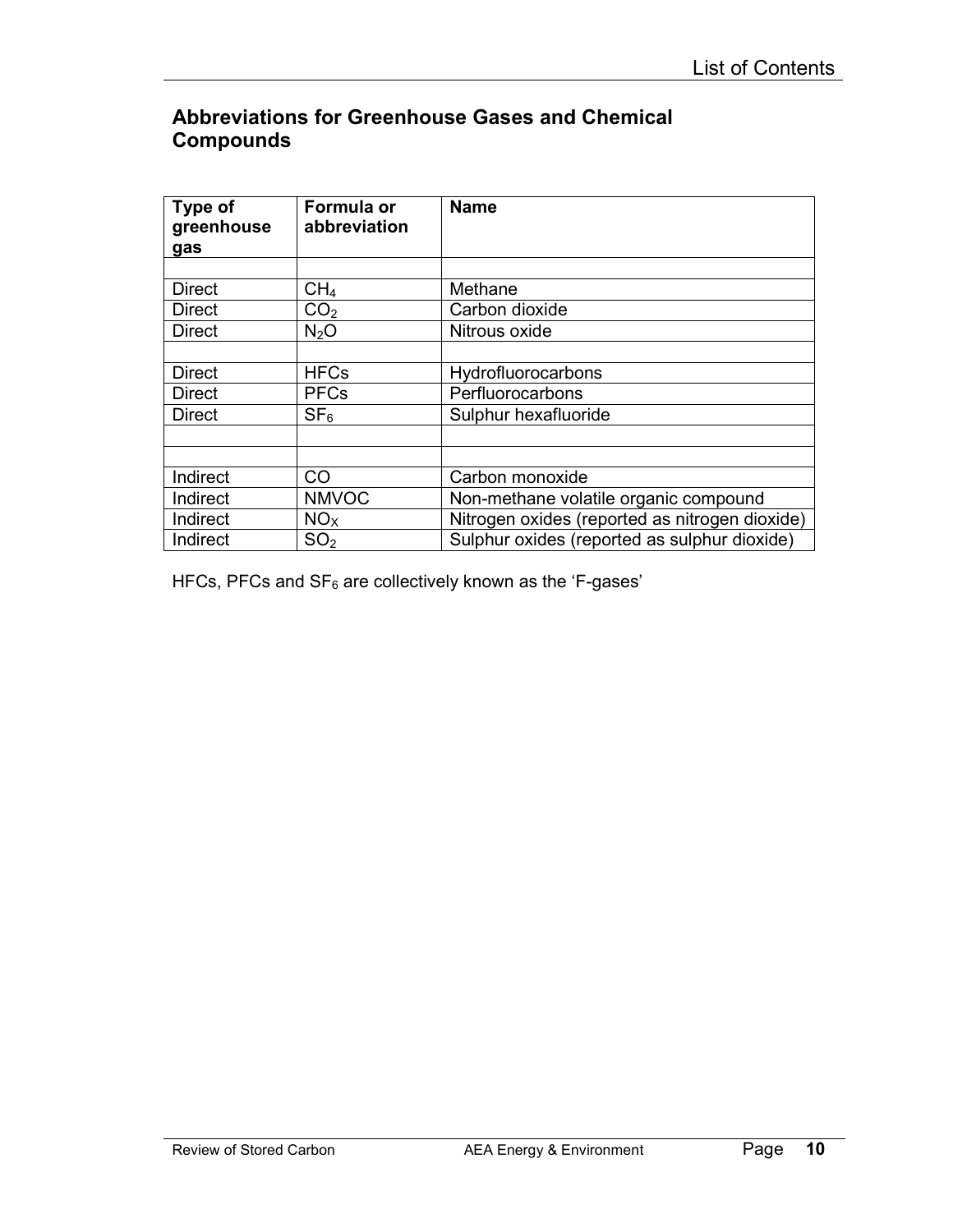## Abbreviations, acronyms and definitions

| <b>AEQ</b>       | Air and Environmental Quality Division                                                                                                                                                                                                           |
|------------------|--------------------------------------------------------------------------------------------------------------------------------------------------------------------------------------------------------------------------------------------------|
| base year review | A programme of work to review the accuracy and<br>completeness of the emissions in the 2004 UK greenhouse<br>gas inventory                                                                                                                       |
| C                | Carbon                                                                                                                                                                                                                                           |
| <b>CRF</b>       | Common Reporting Format tables of emissions for<br>submission to the FCCC.                                                                                                                                                                       |
| <b>CORUS</b>     | The owner of the many of the integrated steel works in the<br>UK.                                                                                                                                                                                |
| <b>CEF</b>       | <b>Carbon Emission Factor</b>                                                                                                                                                                                                                    |
| DTI              | UK Department of Trade and Industry                                                                                                                                                                                                              |
| <b>DERV</b>      | Diesel Engined Road Vehicle<br>fuel used in internal combustion engines that are compression ignition<br>engines                                                                                                                                 |
| Defra            | Department for Environment Food and Rural Affairs                                                                                                                                                                                                |
| <b>DUKES</b>     | Digest of United Kingdom Energy Statistics. Produced by<br>the UK DTI.                                                                                                                                                                           |
| EA               | www.dti.gov.uk/energy/statistics<br><b>Environment Agency</b>                                                                                                                                                                                    |
|                  | for England and Wales                                                                                                                                                                                                                            |
| EU               | <b>European Union</b>                                                                                                                                                                                                                            |
| <b>ESI</b>       | <b>Electricity Supply Sector</b>                                                                                                                                                                                                                 |
| <b>ETS</b>       | <b>Emissions Trading Scheme</b>                                                                                                                                                                                                                  |
| <b>UN</b>        | <b>United Nations</b>                                                                                                                                                                                                                            |
| <b>FCCC</b>      | Framework Convention on Climate Change                                                                                                                                                                                                           |
| <b>GCV</b>       | <b>Gross Calorific Value</b>                                                                                                                                                                                                                     |
| <b>GHG</b>       | Greenhouse gas                                                                                                                                                                                                                                   |
| <b>GHGI</b>      | Greenhouse gas inventory                                                                                                                                                                                                                         |
| <b>IPCC</b>      | Intergovernmental Panel on Climate Change                                                                                                                                                                                                        |
| <b>ISR</b>       | <b>Inventory of Sources and Releases</b>                                                                                                                                                                                                         |
| kt               | kilotonne                                                                                                                                                                                                                                        |
| Mt               | Mega tonne                                                                                                                                                                                                                                       |
| <b>NAEI</b>      | National Atmospheric Emissions Inventory<br>www.naei.org.uk                                                                                                                                                                                      |
| <b>NIR</b>       | <b>National Inventory Report</b>                                                                                                                                                                                                                 |
| <b>NEU</b>       | Non-energy use                                                                                                                                                                                                                                   |
| PI               | Pollution Inventory produced by the Environment Agency<br>The Pollution Inventory collects information on releases of pollutants<br>and transfers of waste off-site from businesses regulated by the<br>Environment Agency in England and Wales. |
| <b>SPRI</b>      | Scottish Pollutant Release Inventory                                                                                                                                                                                                             |
| UK               | United Kingdom                                                                                                                                                                                                                                   |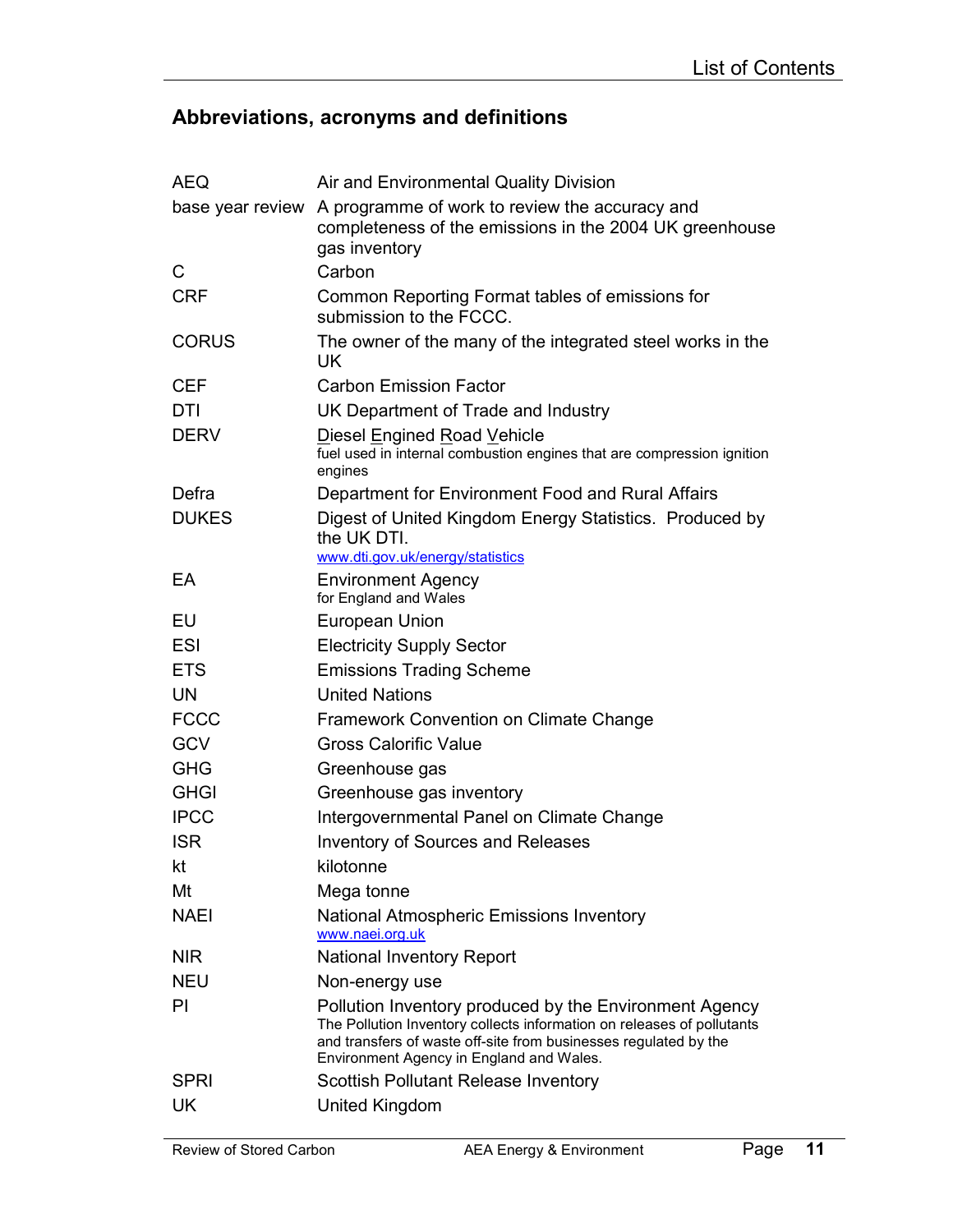| UN/ECE        | United Nations Economic Commission for Europe         |
|---------------|-------------------------------------------------------|
| <b>UNFCCC</b> | United Nations Framework Convention on Climate Change |
| <b>USEPA</b>  | United States Environmental Protection Agency         |
| VOC.          | <b>Volatile Organic Compound</b>                      |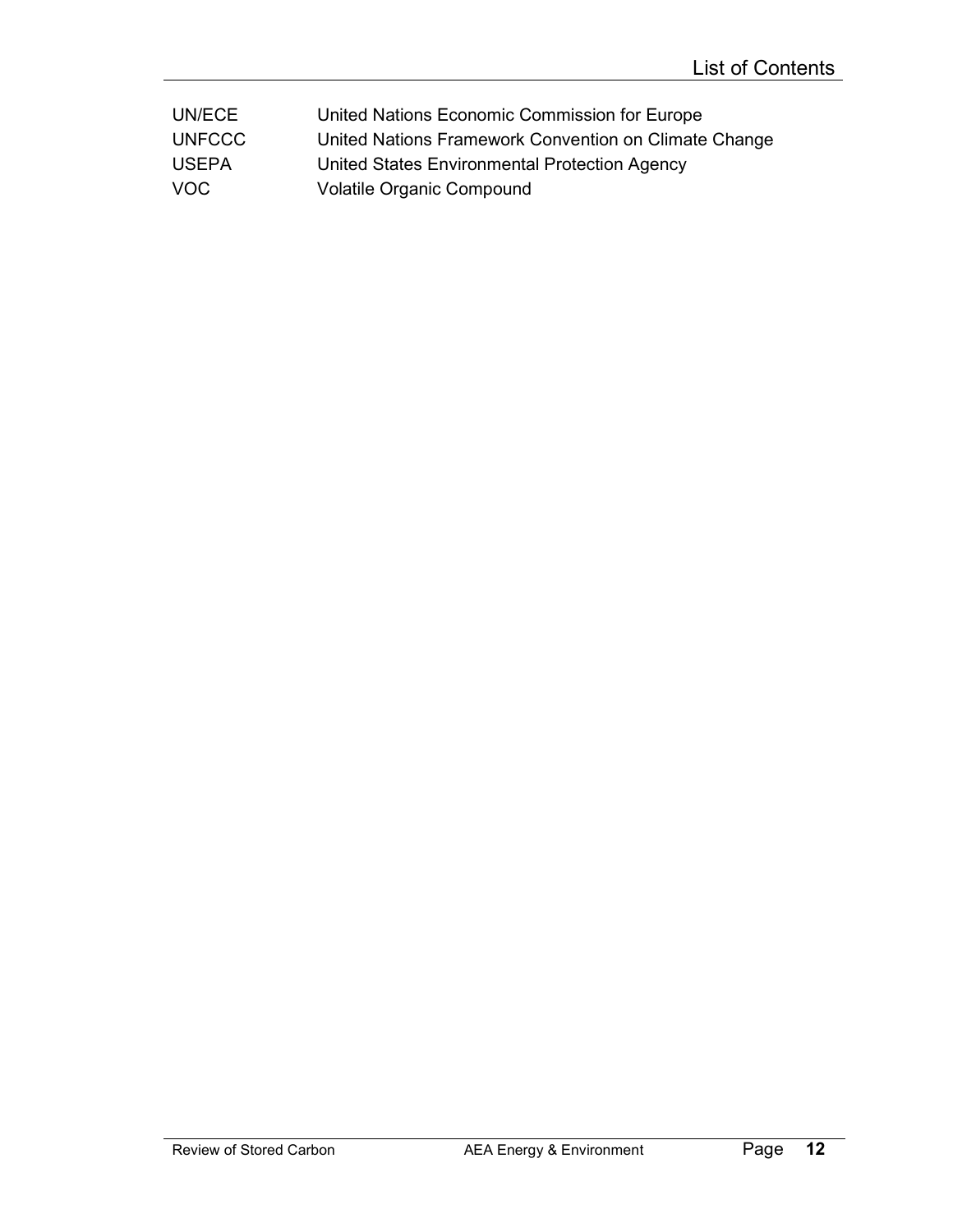## 1 Introduction

## 1.1 BACKGROUND TO THIS PROJECT

The United Nations Framework Convention on Climate Change (UNFCCC) was ratified by the United Kingdom in December 1993 and came into force in March 1994. Parties to the Convention are committed to develop, publish and regularly update national emission inventories of greenhouse gases (GHGs). The UK has been compiling and submitting GHG inventories to the FCCC since 1994.

AEA Energy & Environment, on behalf of UK Defra, has prepared the latest (at the time this report was written) greenhouse gas inventory (GHGI) and associated tables of emissions in CRF format according to UNFCCC guidelines contained in FCCC/CP/2002/8 (Baggott et. al., 2005). The estimates within the inventory have been generated by following the methods and procedures set out in the IPCC Revised 1996 Guidelines for National Greenhouse Gas Inventories (IPCC, 1997a, b, c) and Good Practice Guidance and Uncertainty Management in National Greenhouse Gas Inventories (IPCC, 2000).

The UK GHG inventory is subject to a range of regular external reviews. At the time this report was written, these reviews include reviews by experts from the FCCC during desk, centralised and in-country reviews, and, by invited independent examiners during a process of peer review. The expert review teams of the FCCC have recommended that the UK review its treatment of stored carbon (see Appendix 1).

This report set out the results of a work programme to review and update the treatment of stored carbon and the non-energy use of fuels in the UK greenhouse gas inventory. This was part of a wider programme of inventory review and improvement to prepare the greenhouse gas inventory to deliver the UK's Assigned Amount under the Kyoto Protocol.

### 1.2 WHAT IS STORED CARBON?

Not all fuel supplied to an economy is burned for heat energy. Some is used as a raw material (or feedstock) for manufacture of products such as plastics or ammonia or in a non-energy use (e.g. bitumen for road construction), without oxidation (emissions) of the carbon. This is called stored carbon, and is deducted from the carbon emissions calculation, or not included within the calculation. Estimating quantities of stored carbon requires data for fuel use by activities using the fuel as raw material. Appendix 1 provides further details of the IPCC guidance.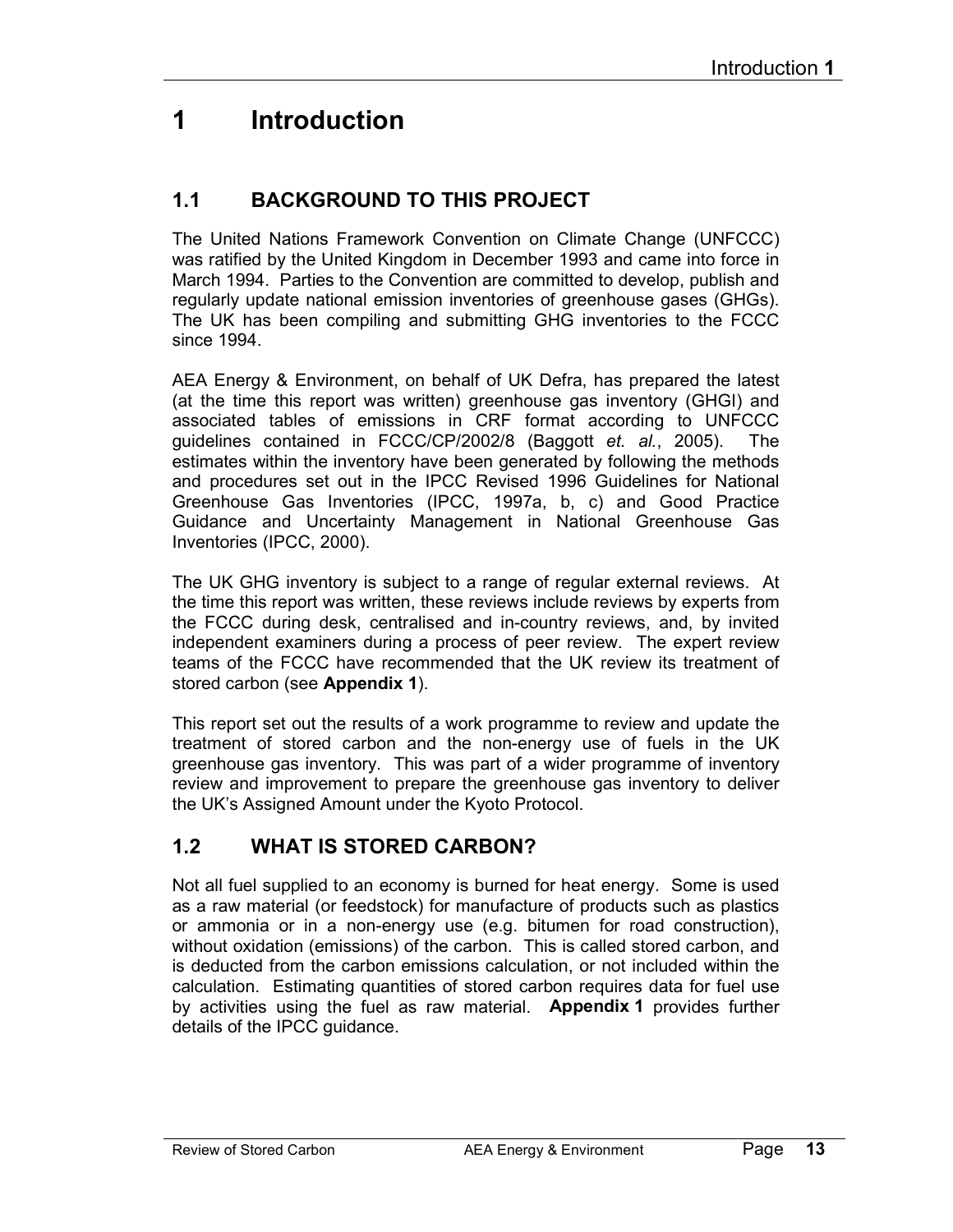#### 1.3 ESTIMATES OF EMISSIONS OF STORED CARBON AND EMISSIONS FROM NEU IN THE 2005 NIR

The 2003 UK GHG inventory – 2005 National Inventory Report (NIR) - did not use the IPCC default methodology for stored carbon because it was not clear what processes it represented or if it was applicable to the UK (Baggott *et al.*, 2005). The procedure adopted was to report emissions from the combustion of fuels. Emissions, from the non-energy use of fuels were assumed to be zero (i.e. the carbon is sequestrated as products) unless a process emission could be identified.

The following process emissions were identified in the UK and were included in the inventory:

- Catalytic crackers regeneration of catalysts;
- Ammonia production;
- Aluminium production consumption of anodes;
- Benzoles and tars produced in coke ovens and emissions assigned to the waste sector (note this source is now excluded from the UK inventory);
- Combustion of waste lubricants and waste solvents;
- Incineration of fossil carbon in products disposed of as waste.

There are other much smaller scale reformers of natural gas in the UK, producing  $H_2$  and  $CO_2$ . These are not currently included in the GHG inventory, but the assumption is that this gas is oxidised and so emissions of carbon the GHG inventory are slightly conservative.

#### 1.3.1 Ammonia production in the UK

Ammonia production is a NEU of natural gas, and involves the catalytic reformation of natural gas:

 $N_2 + H_2 \rightarrow NH_3$  (ammonia)  $\hat{\uparrow}$ CH<sub>4</sub> (natural gas)+ H<sub>2</sub>O (as steam)  $\rightarrow$  H<sub>2</sub> + CO<sub>2</sub>

UK ammonia plant in the UK are mainly integrated with methanol and acetic acid plant. The position is quite complex, and the flows of feedstocks and products are shown in Figure 1. This diagram shows the position before the methanol plant closed down in April 2001.

It is not possible to ratio  $CO<sub>2</sub>$  emissions on NH<sub>3</sub> production for the UK because of the interrelationships between the plants.

This work does not consider ammonia production further and this section is included for completeness.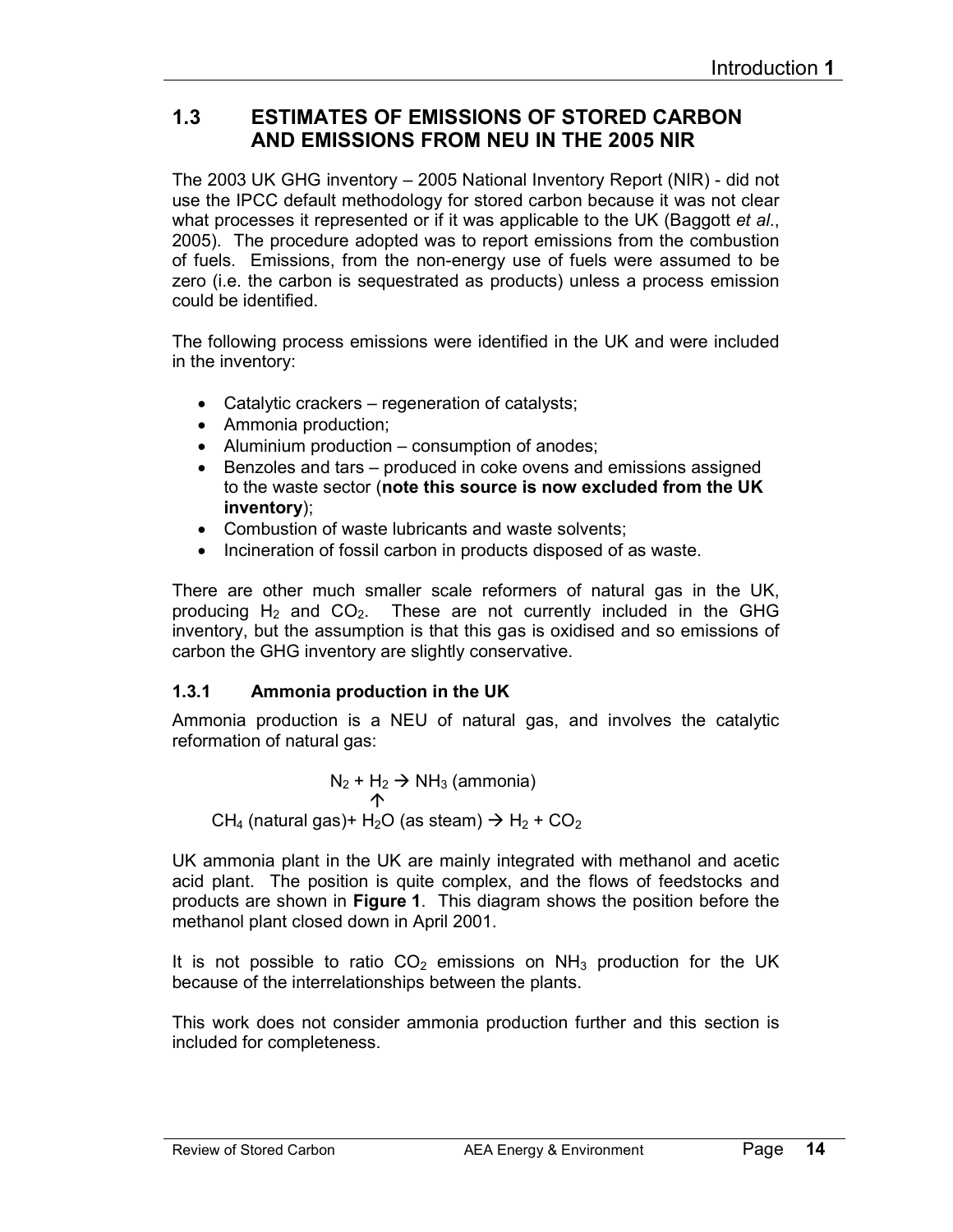Figure 1 Production of ammonia in the UK and associated flows of feedstocks and by-product chemicals. Place names are in **bold**. Company names are in *italics*.

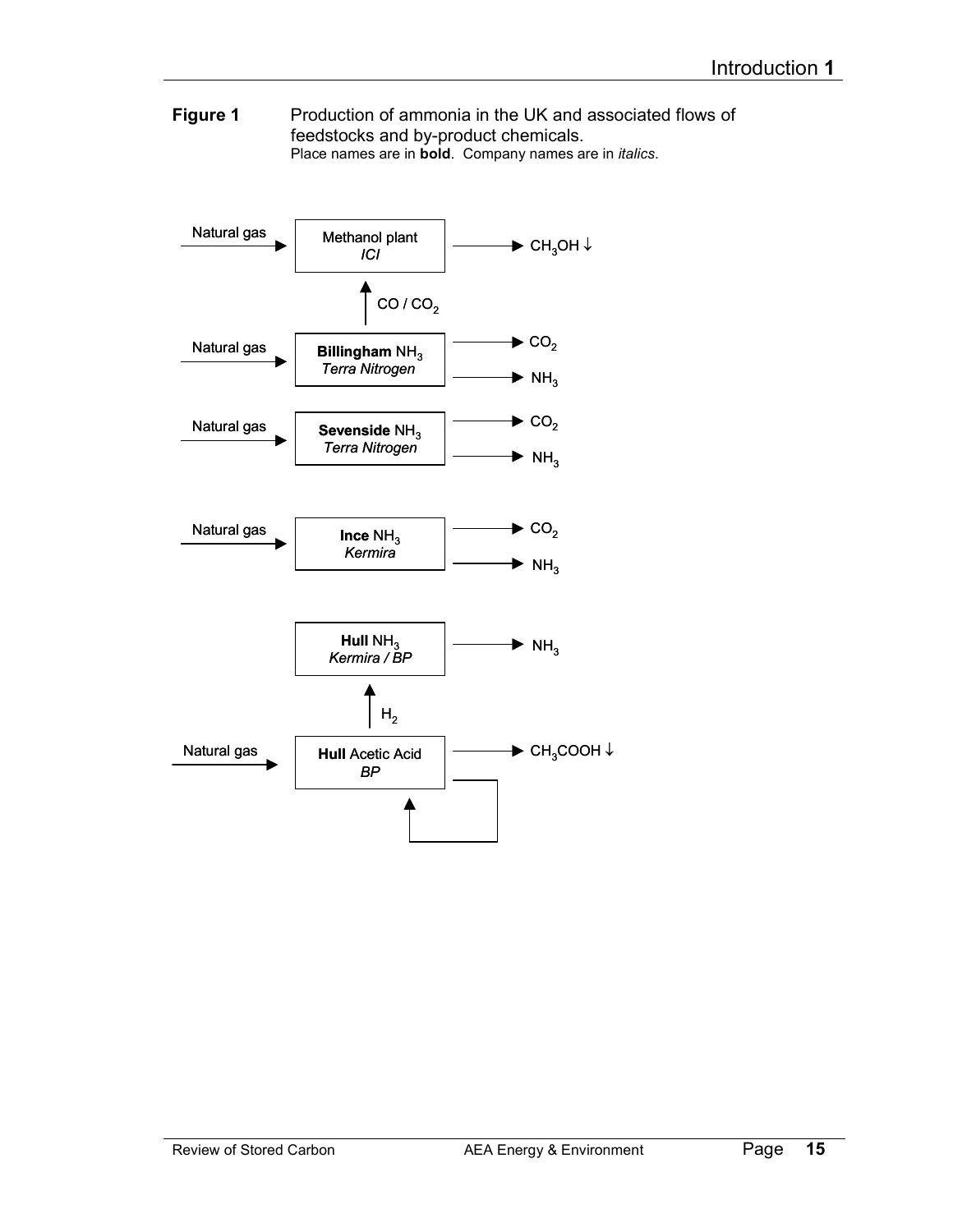### 1.4 GENERAL APPROACH TO THIS WORK

This study:

- ▶ Reviewed the IPCC guidance (1996, Good Practice Guidance 2000, and the forthcoming 2006 Guidance) on the treatment of stored carbon, fate of carbon from the non-energy use (NEU) of products and the breakdown of those products;
- Reviewed the recent American, German and Dutch National Inventory Reports to determine what assumptions other countries made about stored carbon;
- $\blacktriangleright$  Reviewed the potential sources of stored carbon in the UK;
- ▶ Produced a time series of emissions for these sources from 1990 onwards, or from 1970 onwards where the data allowed this extended time series;
- Assigned uncertainties to these emissions;
- ▶ Updated the treatment of stored carbon in the UK GHG inventory and documented the methods used.

The US 2005 NIR contained a clear and detailed methodology of the approach used in the US inventory to estimate emissions of stored carbon, and the US NIR presents 'storage factors' for a range of products. Some of these factors have been used in the new UK method. The lead author of the American GHG inventory was contacted during this study.

#### 1.5 QUOTED ACCURACY OF THE EMISSIONS IN THIS **STUDY**

In this report, emissions are quoted to 0.01 ktonne (or better) purely for convenience, to avoid the risk of rounding errors, and for convenience when taking ratios. The number of decimal places used should not be taken as indicative of the accuracy of the estimates.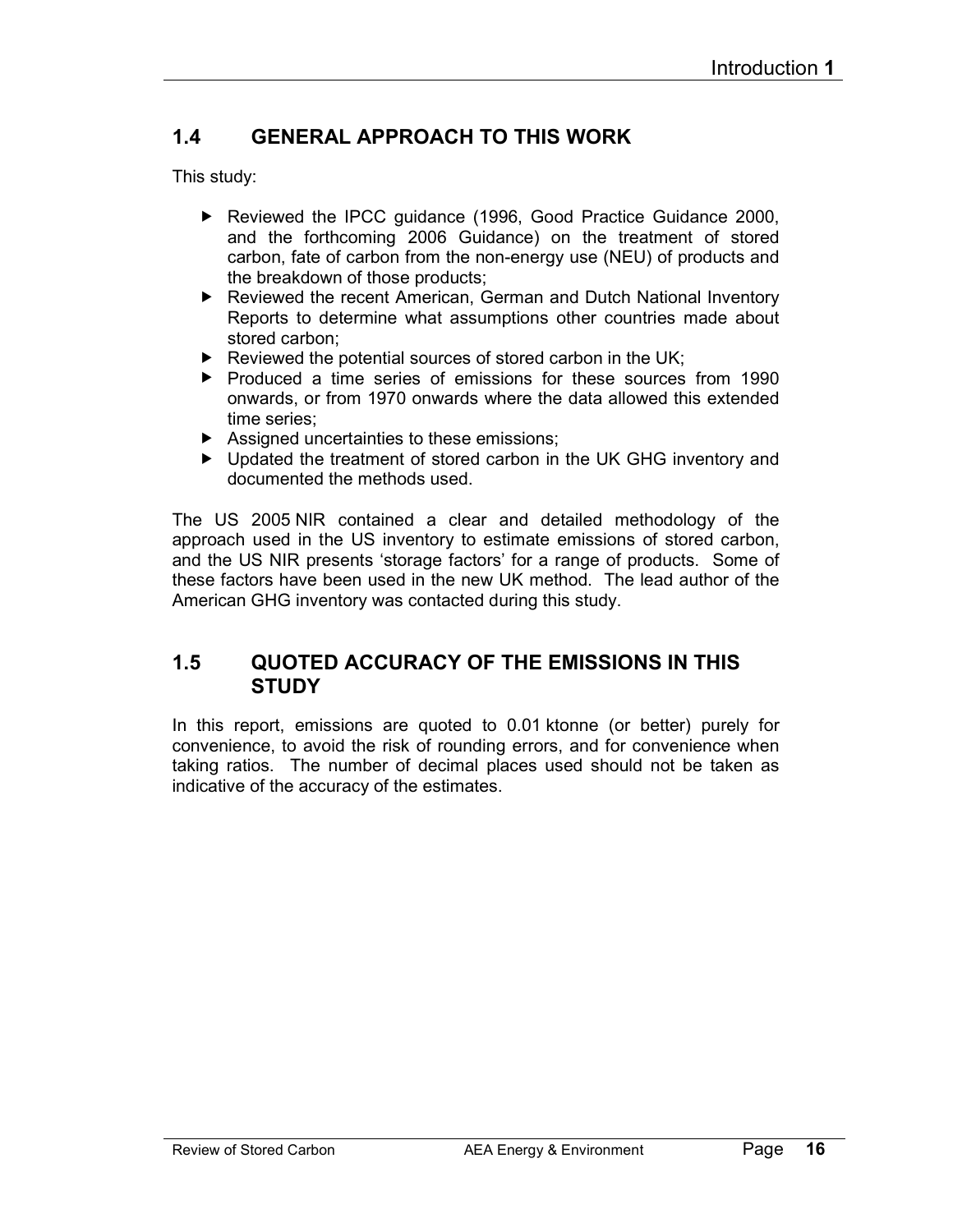## 2 Review of the Methods used to Estimate Emissions From Coal Tars and Non-Energy Uses of Petroleum Products

## 2.1 SCOPE OF THE REVIEW

The review considered estimates of emissions from:

- $\blacktriangleright$  the 'energy' uses of coal tars and benzoles, given in DUKES Tables 2.4-2.6
- $\blacktriangleright$  the 'non-energy' uses of petroleum products, given in DUKES Tables 3.4-3.6

Since the UK GHG inventory estimates emissions of carbon, carbon which is not emitted (i.e. 'stored') can be calculated from DUKES consumption data by difference.

Estimates were made, according to fossil fuel category, in six categories:

- 1. coal tars & benzoles
- 2. lubricants (the use of lubricants in the UK GHG inventory has been subject to a recent review; Norris *et al.* (2006))
- 3. petroleum coke
- 4. petroleum waxes
- 5. bitumen
- 6. chemical feedstocks (ethane, propane, butane, other gases, naphtha, industrial spirit, white spirit, middle distillate feedstock)

Notes are provided in the sections below on the method used to estimate emissions for each category of fuel. Not all the sources identified were included in the revised GHG inventory; Section 2.11.1 lists the new sources included.

## 2.2 COAL TARS & BENZOLES

Coal tars and benzoles are a by-product of the manufacture of coke. They are emitted from coal during the coking process and recovered from the coke oven gas. Subsequently, the coke oven gas is used as a fuel, and the recovered coal tars and benzoles are sold.

For versions of the GHGI up to 2002, it was assumed that the carbon contained in coal tars and benzoles was emitted from the coking process. In effect, it was assumed that they were used as fuels by coke ovens. For the 2003 GHGI, the methodology for fuel transformation processes was overhauled and improved, and this error was corrected. At that time, however, we had no information on the ultimate fate of the carbon in the coal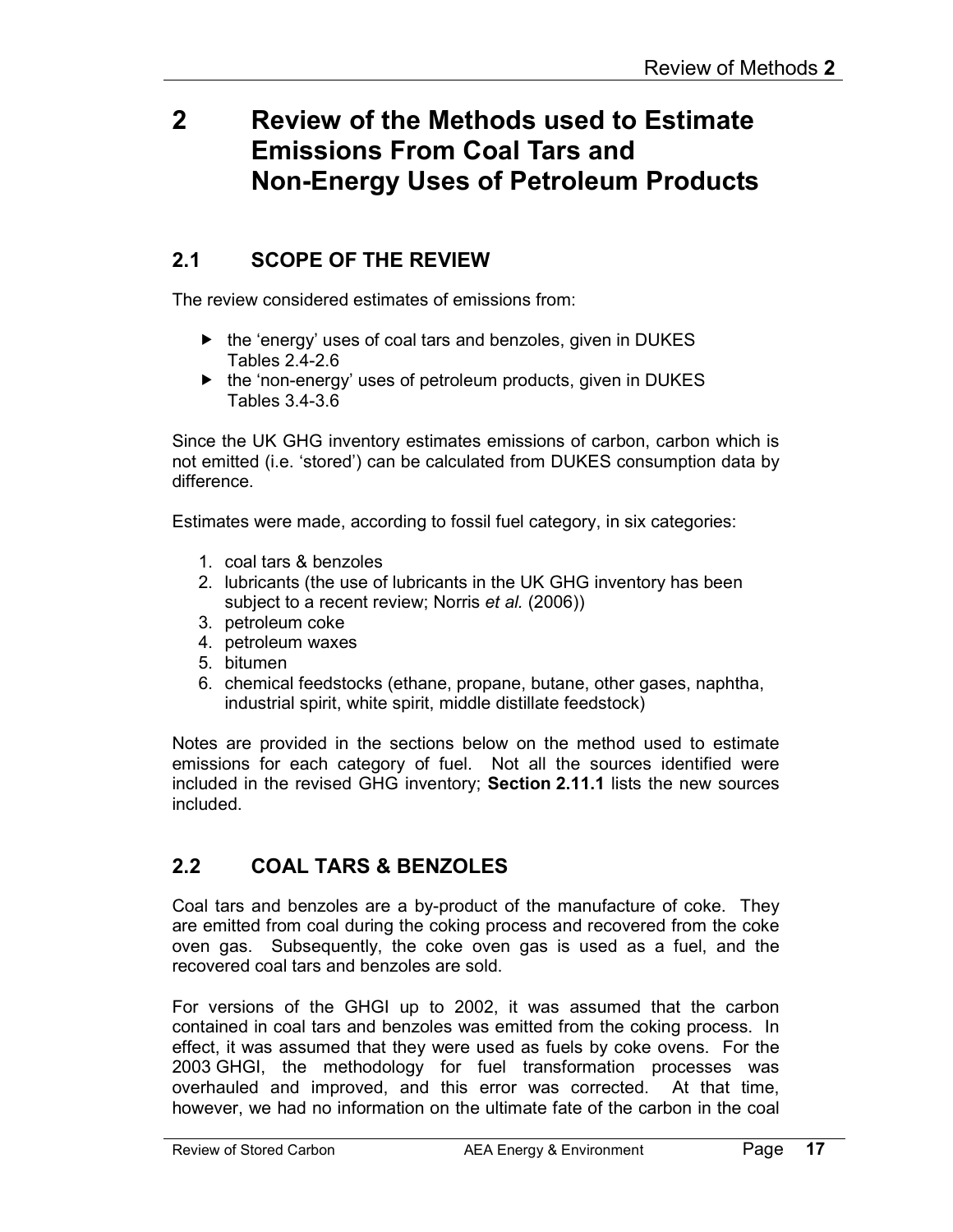tars and benzoles so we assumed that it was emitted at the end of the useful life of products made from the coal tar/benzoles. This emission was reported under IPCC category 6A (managed waste disposal on land). Total UK emissions of carbon did not change as a result of these changes but carbon emission estimates for coke ovens, reported under IPCC category 1B1b (solid fuel transformation) became more accurate.

For the 2004 GHGI, we contacted Koppers Ltd, who buy coal tars and benzoles from Corus UK Ltd. The company distil the coal tars and benzoles into a range of products and a contact provided information on the uses for these products. Some of these uses result in emissions of carbon at some stage but, in each case, these emissions are already included elsewhere in the GHGI. Thus, to avoid double counting, the carbon in coal tars & benzoles is assumed all to be stored. The main emissive use is the use of coal tar pitch in anodes for aluminium smelting. Currently, all of the carbon emitted is treated as being from the petroleum coke which is also used to make the anodes. While this may not be technically correct, it does not matter in terms of emission totals.

## 2.3 LUBRICANTS

The fate of waste lubricants has been the subject of a separate study, carried out as part of the programme of work to review the base year emissions of the GHG inventory (the base year review), (Norris et al., 2006). Lubricants can be:

- $\blacktriangleright$  burnt in the engines they lubricate;
- $\blacktriangleright$  recovered from engines as wastes then used as fuels;
- $\blacktriangleright$  recovered from engines as wastes then incinerated;
- **D** lost from engines (e.g. as leaks) or recovered but not burnt.

The first three involve emission of the carbon in the lubricants, while the other one is assumed to result in long-term storage of the carbon.

The study carried out as part of the base year review only covered lubricating oils. Greases were not investigated and the carbon is assumed to be stored (note that the USEPA have made an estimate that 18% of carbon in greases is emitted).

We propose that the emission estimates for lubricants are considered within +/-50% of the true value.

### 2.4 PETROLEUM COKE

The DTI publication DUKES reports all consumption of petroleum coke as 'non-energy use' in the commodity balance tables. However, DUKES states elsewhere that some petroleum coke is used as a fuel. The GHGI includes estimates of petroleum coke burnt as a solid smokeless fuel and used by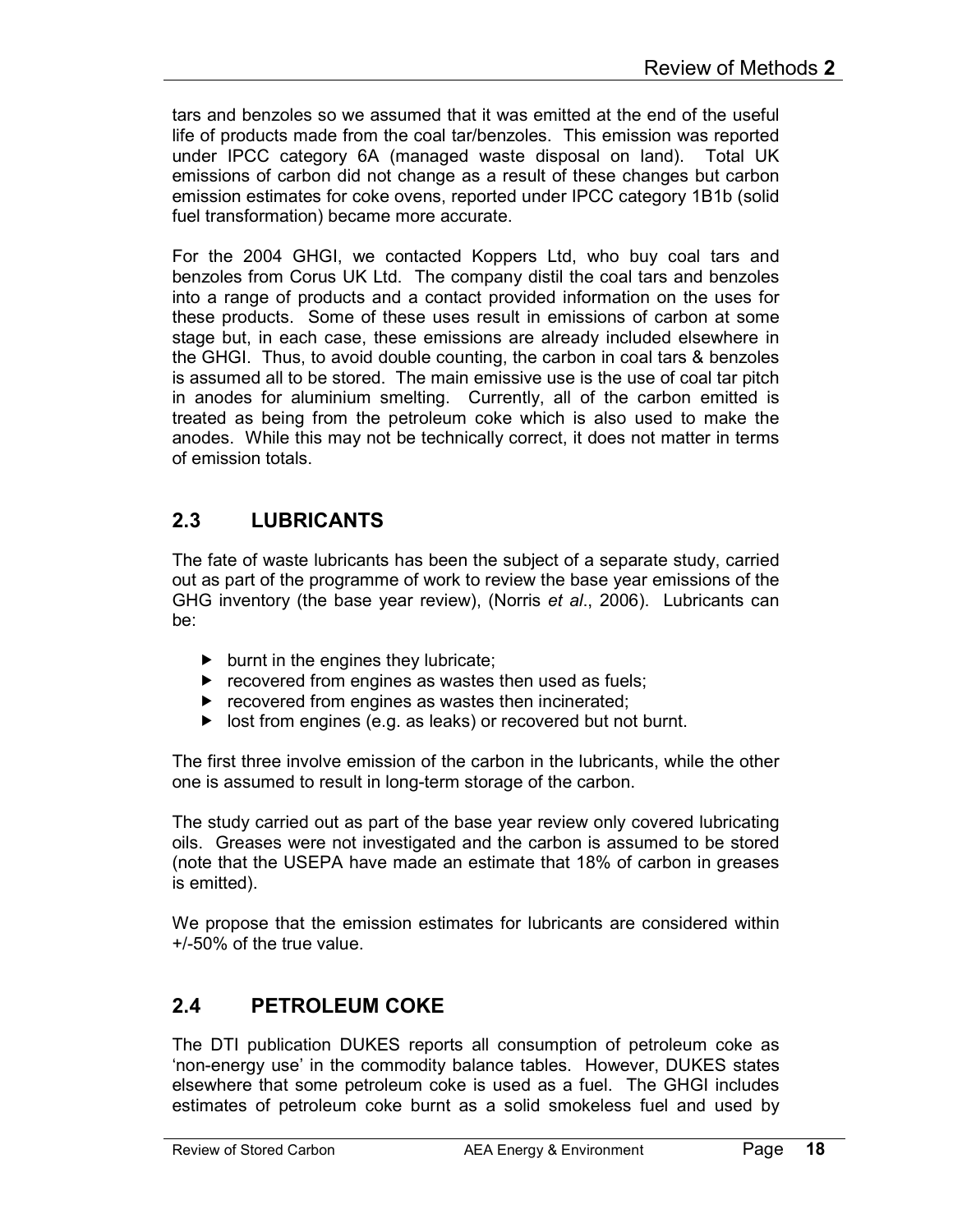power stations (both based on DUKES data), as well as petroleum coke used as a fuel by the cement industry (based on fuel use data compiled from member companies by the British Cement Association).

Only one true non-energy use of petroleum coke has been identified – the manufacture of carbon anodes for use by the aluminium industry. Carbon is emitted from the anodes during their use and these emissions are already included in the GHGI.

The remaining petroleum coke is assumed to be used for non-energy applications and the carbon stored. Unfortunately, we have not identified uses for this petroleum coke and the proportion of petroleum coke that is classified as being for non-energy uses varies between 20% and 50% over the period 1990 and 2004. This suggests that one or more of the following are true:

- GHGI estimates for petroleum coke consumption for anodes, smokeless fuels or power station fuels are underestimated (the data for cement fuel is thought to be accurate);
- a significant quantity of petroleum coke is used as a fuel by another sector e.g. general industry, but is not included in the GHGI;
- a significant quantity of petroleum coke is used for a non-fuel application or applications which has/have not been identified.

Despite the areas of uncertainty, we consider that much of the data available on petroleum coke use is fairly reliable. We would therefore propose that the emission estimates are considered within +/-50% of the true value.

### 2.5 PETROLEUM WAXES

The USEPA have estimated that 42% of carbon in petroleum waxes are emitted. Uses of petroleum waxes that result in emissions in the US include packaging materials, candles, construction materials, firelogs, hot melt adhesives and many more. Almost all of the carbon in firelogs and candles is assumed by the USEPA to be emitted while most of the carbon in the other uses is assumed stored.

No attempt has been made to gather data on UK uses of petroleum waxes so the assumption that US data is appropriate for the UK remains untested. For the purposes of evaluating the uncertainty in emission estimates, we would propose that the figure for petroleum waxes be considered within a factor of 2 of the true figure.

### 2.6 BITUMEN

The dominant use of bitumen is in road dressings. Other uses, such as roofing materials, coatings etc. are relatively minor. Following the approach adopted in the US, all carbon in bitumen is assumed stored.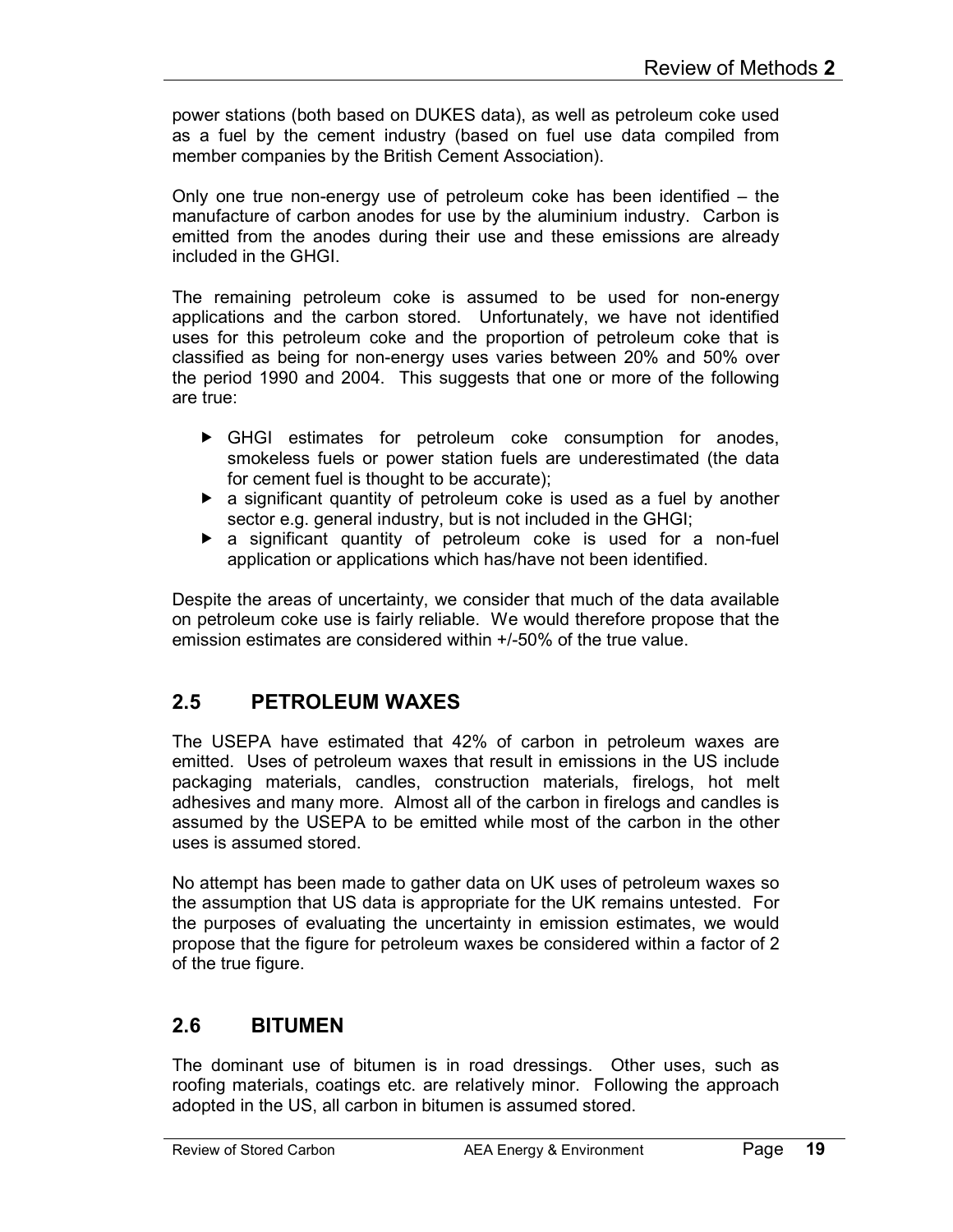## 2.7 CHEMICAL FEEDSTOCKS

All remaining petroleum products are considered together. This is because, unlike the other products such as bitumen or petroleum coke, it is not possible to separately identify the uses of these products. Instead, all of these products are input into chemical manufacturing processes, producing a huge variety of products. The approach taken for chemical feedstocks has therefore been:

- 1. to calculate the carbon input into the chemical industry (in practice this is assumed to be the total carbon in non-energy uses of ethane, propane, butane, other petroleum gases, naphtha, industrial spirit, white spirit, and middle distillate feedstocks);
- 2. to estimate the carbon present in various emissions and environmental releases from chemical industry processes;
- 3. to estimate the carbon emitted during or after the use of certain products of the chemical industry;
- 4. to assume that the remaining carbon input to the chemical industry is stored.

#### 2.7.1 Emissions and releases from chemical processes

Carbon can be released from chemical industry processes in various forms:

- process-related emissions of volatile organic compounds (VOC), carbon monoxide (CO), carbon dioxide and methane  $(CH_4)$ ;
- $\blacktriangleright$  emissions of carbon dioxide resulting from the incineration of chemical wastes;
- $\triangleright$  emissions of carbon dioxide resulting from the flaring of chemical wastes or the use of chemical wastes as fuels, for example in steamraising boilers;
- $\blacktriangleright$  releases of carbon to landfill which are subsequently emitted to air;
- releases of carbon to sewer or surface waters which are subsequently emitted to air.

Process-related emissions of VOC, CO and  $CH<sub>4</sub>$  are already included in the UK inventory. The carbon content of these emissions can either be calculated from the molecular formula in the case of CO and CH4, or estimated in the case of VOC. Emissions of VOC are speciated for AEQ Division of Defra, as part of the NAEI research programme and the speciated emission estimates can be used to derive estimates of the carbon content of VOC emissions. Process-related emissions of carbon dioxide have not been estimated due to the difficulty identifying such emissions amongst the emissions data reported in the Environment Agency's Pollution Inventory (PI). Most emissions of carbon reported in the PI will be from combustion processes and it is not easy to distinguish these emissions from any emissions resulting directly from chemical processes.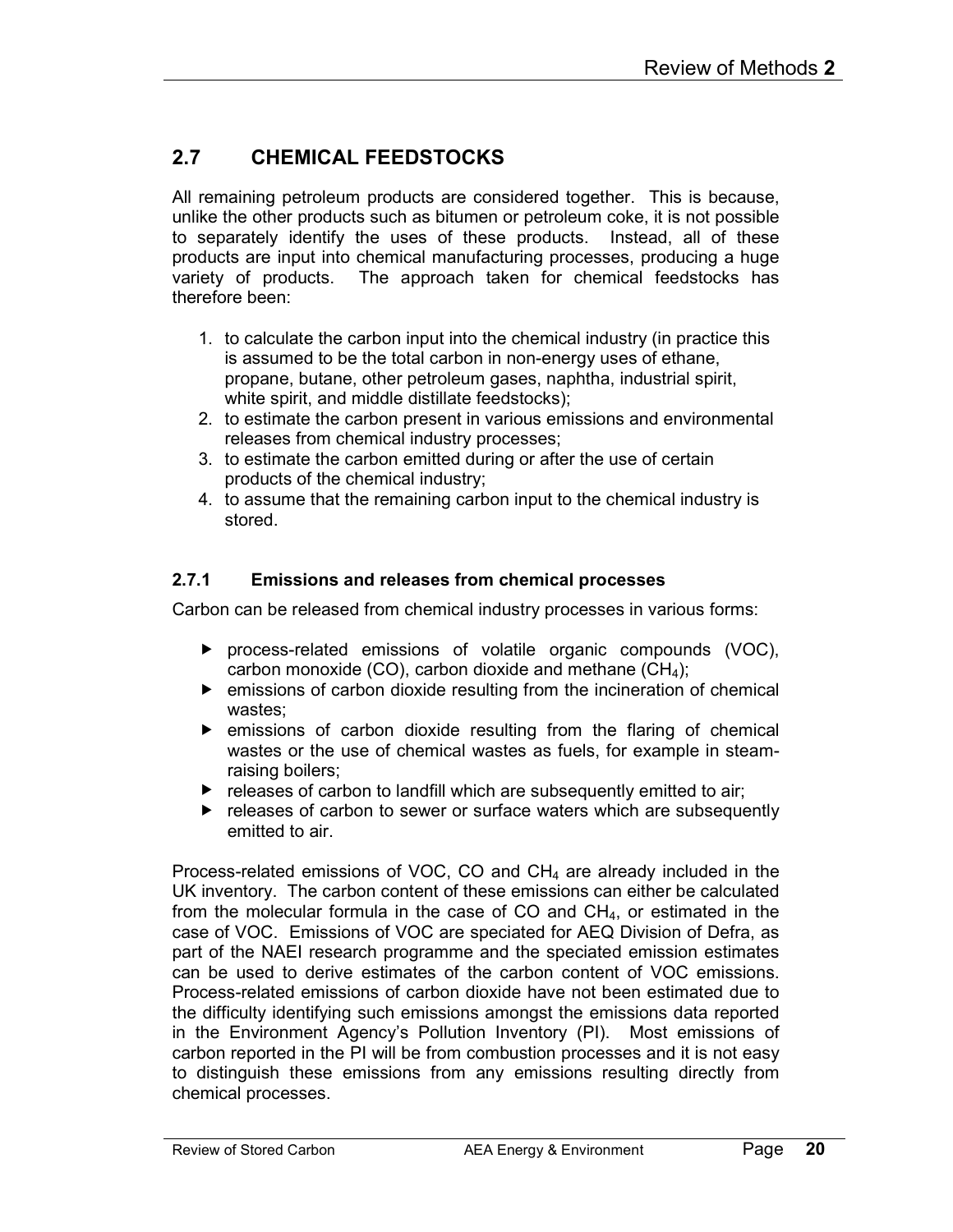Emission estimates for VOC, CO and CH4 from chemical processes are all considered fairly reliable and estimates of the carbon released will also be fairly reliable. As a working assumption, it is proposed that the estimates be considered to be within +/- 50% of the true value. The estimates for recent years are likely to be more reliable than those for, say, 1990, due to improvements in the quality and quantity of reporting of emissions by process operators.

Emissions of carbon dioxide from chemical waste incinerators are estimated based on limited data given in the Pollution Inventory (PI). Data are available for only a handful of sites, although these include most of the largest incinerators. All of the carbon reported is assumed to be from chemical waste, whereas some may be from support fuels. The data only relate to chemical waste incineration in England and Wales although we do not expect this shortcoming to be of major significance. As a working assumption, it is proposed that the estimates be considered to be within a factor of 2 of the true value. The estimates for recent years are likely to be more reliable than those for, say, 1990, due to improvements in the quality and quantity of reporting of emissions by process operators.

No estimates of the quantities of chemical wastes either flared or burnt as fuels have been found. However, the Environment Agency does collect some information on the quantities of wastes recovered for use as fuels. For this study, we had access to data recorded in the PI up to and including 2002 (subsequent reporting of the types and fate of waste has been more detailed and we will seek these data in order to improve estimates). The earlier PI data gives details of the tonnages of special and non-special wastes recovered as fuel. The exact nature of the waste is not specified so we assumed that the waste was chemical in nature if it was generated at a site operating in the chemical industry sector. Subjective judgements were required in order to select which data to include. The waste was assumed to have a carbon content of 865 kg/tonne, which is the figure used in the GHGI for waste solvents burnt by industry. This figure is probably too high because some wastes will presumably contain some water or inorganic chemical content. However, it is also uncertain how complete the PI data are – certainly they will not include data for processes in Scotland and Northern Ireland and they may not include data on wastes flared. The sensitivity of the estimate to the subjective judgements made has also not been checked. As a result, it is proposed that the estimate be considered to be no better than within an order of magnitude of the true value. We would recommend further development of these estimates using the more recent and detailed EA data and consulting with chemical industry contacts in order to derive more suitable carbon factors. It is not clear whether the PI data include waste chemicals sent to flare; if not, then this is a potentially significant missing source.

Estimates of carbon released to sewers or surface waters are also based on information collected by the EA. As with the estimates for wastes used as fuels, the estimates we make rely on subjective judgements about which records relate to 'chemical' wastes, and the data is subject to similar concerns about completeness. A carbon factor of 714 kg/tonne is used for these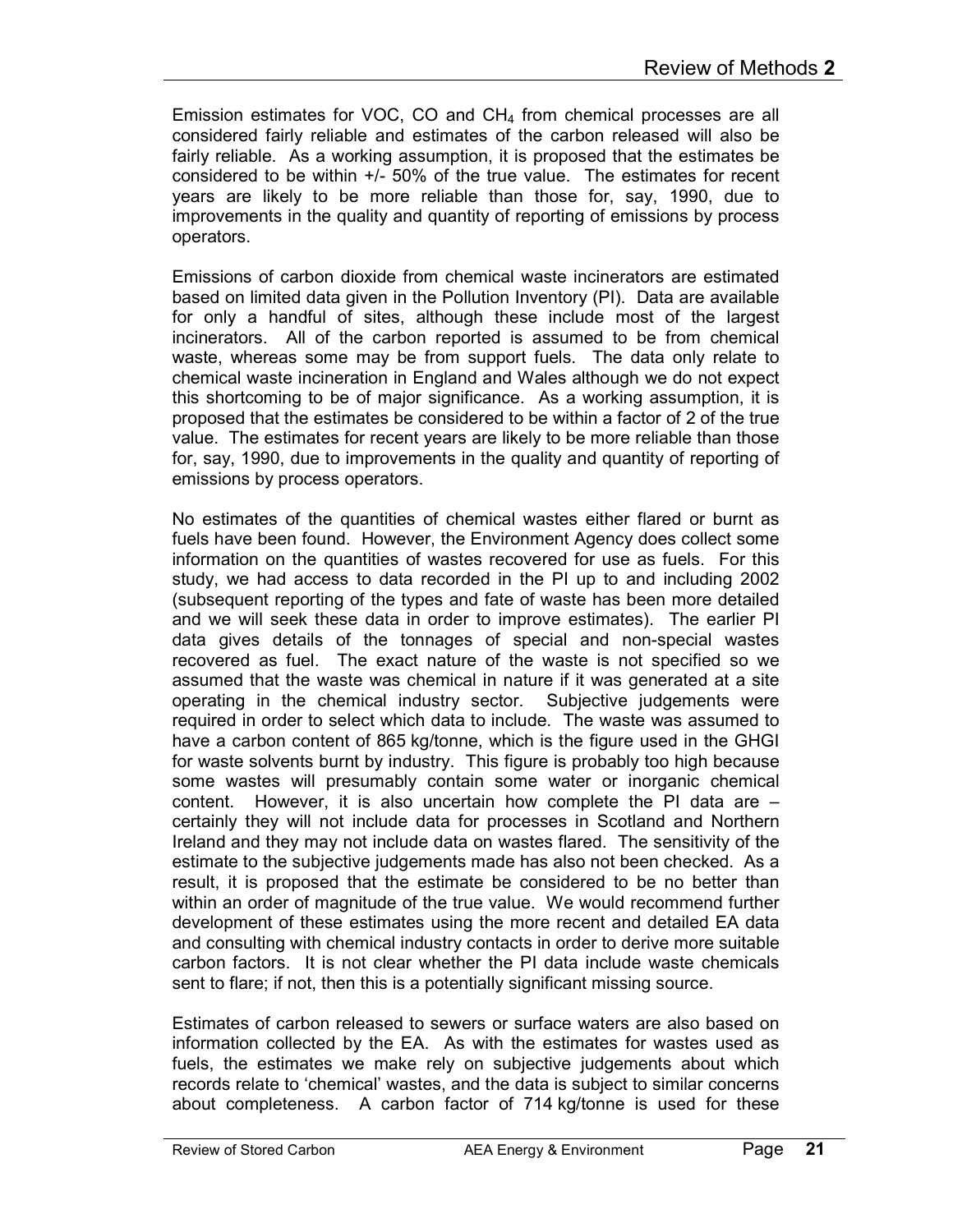releases – this is the average carbon content of all VOC species in the NAEI. It is proposed that the estimate of carbon emissions be considered to be no better than within an order of magnitude of the true value.

It has not proved possible to generate an estimate of the quantity of carbon released to landfills from chemical processes. Some data are collected by the Environment Agency but the difficulty interpreting these data would have meant that any estimates would have had very little value. As with wastes used as a fuel, the Environment Agency has collected more detailed data since 2003 and an acceptable estimate might be generated from these data.

#### 2.7.2 Emissions of carbon during use and disposal of products from the chemical industry

Some products of the chemical industry give rise to emissions to atmosphere during use – most significantly, solvents and aerosol propellants, but also fuel additives, certain industrial gases, explosives, and probably many more specialist products. Other products do not create emissions during their use but carbon can be released to the environment when they are disposed of. The most important classes of product in this category are detergents, soaps and other 'consumer products', where carbon is released as the products degrade subsequent to use. The US EPA have also identified some pesticides which will degrade and release carbon subsequent to use. Other products, such as plastics, rubbers, and synthetic fibres are assumed not to degrade and the carbon is stored. Emissions of carbon will, of course, occur if plastics and other chemical products are incinerated but these emissions are already included in the GHGI.

For solvents, emissions of carbon are based on NAEI emission estimates for VOC from solvent use. The VOC emission estimates are converted to carbon using speciation profiles which have been developed for each source as part of the NAEI research programme. An increasing proportion of solvent consumed is abated by some means such as oxidation so VOC emissions do not occur but emissions of carbon do. These emissions have been estimated using NAEI data on solvent consumed and abated by sector, again using species profiles to convert from solvent to carbon.

Some waste chemicals are used as fuels by the cement industry. The British Cement Association have provided data on consumption of these waste solvents and these data are used to calculate carbon emissions from this source.

The following carbon factors are used for consumer products and pesticides, based on USEPA data:

| consumer products | 219 kg/t consumer products |
|-------------------|----------------------------|
| pesticides        | 400 kg/t active ingredient |

AEA Energy & Environment make estimates of the consumption of both consumer products and pesticides as part of the annual compilation of VOC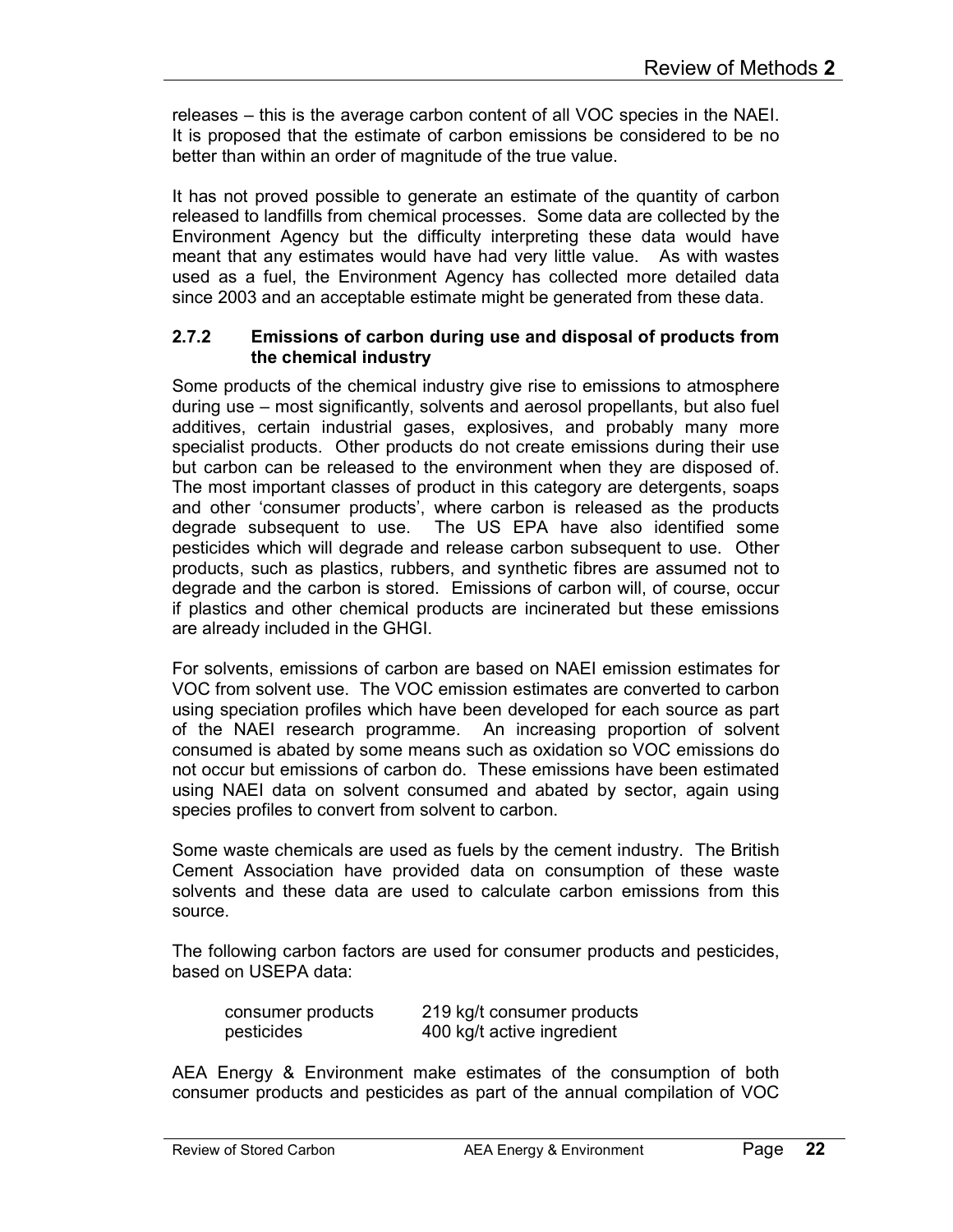emission estimates for Defra AEQ. These estimates have been used to calculate carbon emissions from these sources.

No attempt has been made to estimate carbon emissions from the use or disposal of other chemical products, partly because of a lack of consumption estimates, partly due to a lack of carbon emission factors from the USEPA, and partly due to the expectation that individual classes of chemical products will have a trivial impact on UK carbon emissions. However, should further research be considered, then priority might be given to emissions from the following types of chemical products:

- $\blacktriangleright$  fuel additives;
- **EX acetylene and other industrial gases;**
- $\blacktriangleright$  pharmaceuticals.

We would suggest that the estimate of carbon emissions from solvent use and use of waste solvents as fuel be considered to be within +/- 30% of the true value, while the estimates of carbon from pesticides and consumer products are expected to be within a factor of 3 of the true figure.

### 2.8 TIME SERIES OF EMISSIONS

Following on from the work described in the sections above, a time series of emission estimates have been made for the sources considered in this review.

Table 2.2a(i) presents the estimated emissions from these sources and Table 2.2a(ii) provides supplementary information. Table 2.2b(i) presents the estimates of quantities of stored carbon, and Table 2.2b(ii) provides supplementary information. The estimates of stored carbon are not currently reported in the NIR. Our estimate of uncertainties associated with the emission estimates is given in Table 2.3.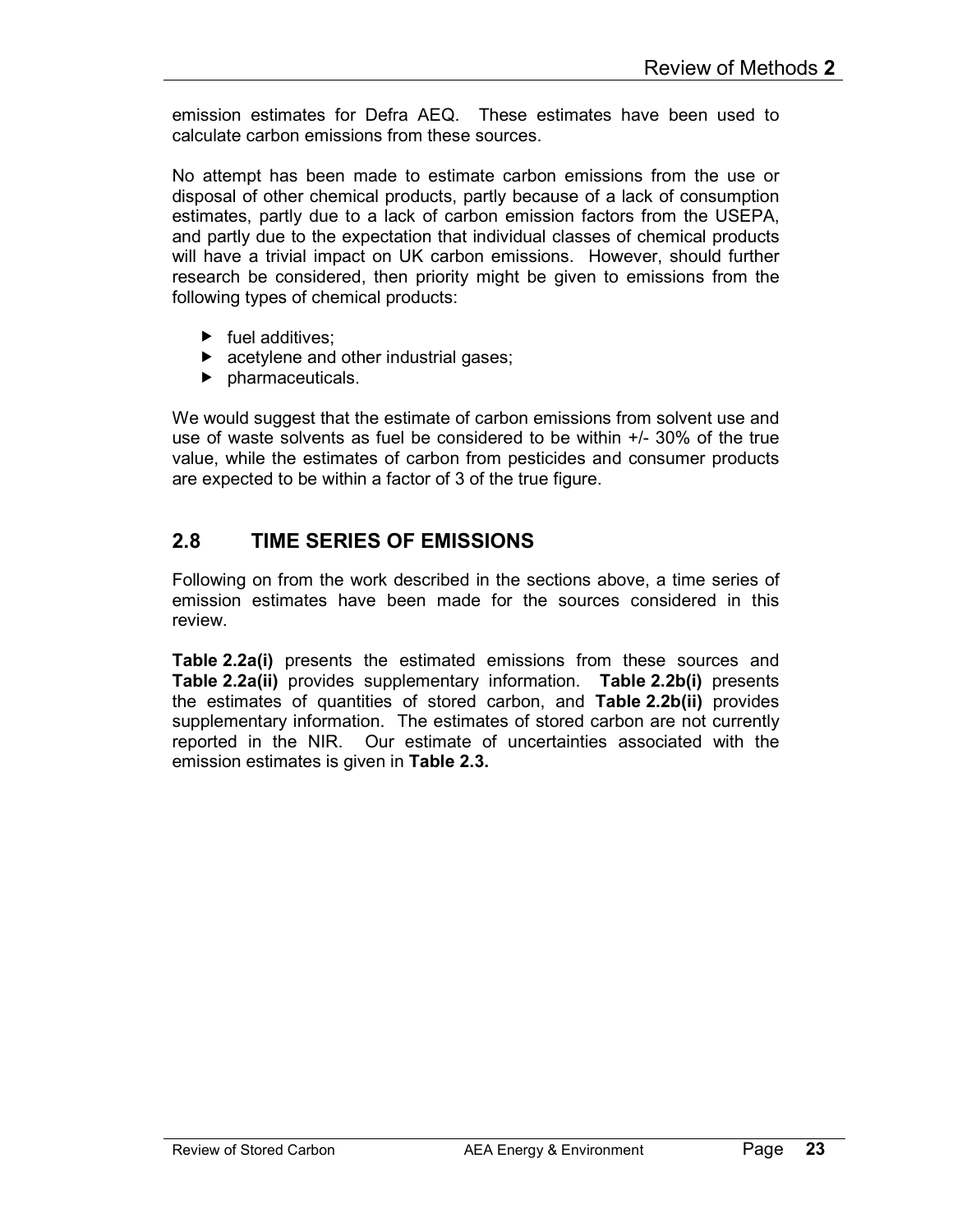| <b>Source</b>                                                                                                                                                            | 1990   | 1991   | 1992   | 1993   | 1994   | 1995   | 1996   | 1997   | 1998   | 1999   | 2000   | 2001   | 2002   | 2003   | 2004   |
|--------------------------------------------------------------------------------------------------------------------------------------------------------------------------|--------|--------|--------|--------|--------|--------|--------|--------|--------|--------|--------|--------|--------|--------|--------|
|                                                                                                                                                                          |        |        |        |        |        |        |        |        |        |        |        |        |        |        |        |
| Coal tars & benzoles                                                                                                                                                     |        |        |        |        |        |        |        | ۰      |        |        |        |        |        |        |        |
|                                                                                                                                                                          |        |        |        |        |        |        |        |        |        |        |        |        |        |        |        |
| Lubricants                                                                                                                                                               | 397.29 | 374.38 | 395.51 | 413.58 | 415.83 | 477.03 | 469.09 | 482.10 | 432.4' | 403.60 | 407.92 | 429.46 | 419.49 | 437.82 | 458.05 |
| Petroleum coke                                                                                                                                                           | 376.38 | 394.73 | 389.28 | 405.79 | 433.59 | 450.89 | 575.97 | 606.38 | 634.60 | 447.75 | 502.44 | 439.90 | 532.34 | 486.09 | 576.01 |
| <b>Petroleum waxes</b>                                                                                                                                                   | 19.87  | 17.70  | 16.98  | 17.34  | 16.98  | 15.89  | 15.89  | 15.89  | 6.50   | 13.36  | 11.56  | 11.92  | 18.42  | 20.59  | 18.06  |
| <b>Bitumen</b>                                                                                                                                                           |        |        |        |        |        |        |        |        |        |        |        |        |        |        |        |
|                                                                                                                                                                          |        |        |        |        |        |        |        |        |        |        |        |        |        |        |        |
| Chemical feedstocks (ethane/propane/butane/other<br>gases/naphtha/industrial spirit/white spirit/MDF/fuel oil):                                                          |        |        |        |        |        |        |        |        |        |        |        |        |        |        |        |
|                                                                                                                                                                          |        |        |        |        |        |        |        |        |        |        |        |        |        |        |        |
| Chemical process emissions - emitted as VOC                                                                                                                              | 109.81 | 103.19 | 102.28 | 98.44  | 93.00  | 95.08  | 87.47  | 78.05  | 64.90  | 47.72  | 43.91  | 38.23  | 35.45  | 34.74  | 35.80  |
| Chemical process emissions - emitted as CO                                                                                                                               | 17.34  | 17.83  | 18.37  | 18.77  | 19.71  | 20.69  | 19.59  | 18.18  | 14.28  | 11.03  | 11.65  | 8.39   | 10.12  | 11.00  | 7.17   |
| Chemical process emissions - emitted as CH <sub>4</sub>                                                                                                                  | 4.86   | 4.84   | 5.29   | 4.51   | 5.52   | 3.95   | 4.81   | 3.78   | 2.41   | 1.83   | 1.65   | 1.40   | 1.41   | 1.23   | 1.18   |
| Carbon released to surface waters/sewer                                                                                                                                  | 38.58  | 38.58  | 38.58  | 38.58  | 38.58  | 38.58  | 38.58  | 38.58  | 38.58  | 38.58  | 38.58  | 38.58  | 38.58  | 38.58  | 38.58  |
| Carbon emitted from landfill                                                                                                                                             |        |        |        |        |        |        |        |        |        |        |        |        |        |        |        |
| Carbon in solvent emissions                                                                                                                                              | 456.49 | 431.54 | 410.22 | 407.09 | 408.05 | 381.80 | 373.58 | 369.93 | 362.96 | 344.7' | 334.46 | 327.87 | 322.88 | 320.65 | 320.85 |
| Carbon emitted by chemical waste incineration                                                                                                                            | 83.08  | 83.08  | 83.08  | 83.08  | 82.89  | 82.70  | 82.51  | 82.31  | 82.12  | 67.93  | 68.02  | 75.62  | 71.84  | 66.08  | 63.92  |
| Carbon emitted during energy recovery - chemical industry                                                                                                                | 158.27 | 158.27 | 158.27 | 158.27 | 158.27 | 158.27 | 158.27 | 158.27 | 158.27 | 158.27 | 158.27 | 158.27 | 158.27 | 158.27 | 158.27 |
| Carbon emitted during energy recovery - cement industry                                                                                                                  |        |        |        | 11.46  | 36.49  | 64.87  | 65.32  | 65.77  | 66.22  | 66.66  | 67.11  | 77.06  | 102.57 | 80.17  | 99.11  |
| Carbon in products - soaps, shampoos, detergents etc.                                                                                                                    | 314.00 | 324.93 | 335.84 | 346.73 | 357.61 | 359.40 | 360.91 | 362.79 | 365.86 | 367.18 | 368.54 | 371.51 | 376.56 | 379.96 | 383.87 |
| Carbon in products - pesticides                                                                                                                                          | 10.69  | 11.18  | 10.59  | 10.54  | 9.77   | 10.08  | 10.26  | 9.78   | 10.09  | 10.57  | 9.56   | 10.54  | 10.54  | 10.54  | 10.54  |
|                                                                                                                                                                          |        |        |        |        |        |        |        |        |        |        |        |        |        |        |        |
| 71,12,171.42 Total emitted carbon 1,986.65 1,960.25 1,964.27 2,014.17 2,076.27 2,159.23 2,262.24 2,291.81 2,239.21 1,979.20 2,023.66 1,988.75 2,098.47 2,045.71 2,171.42 |        |        |        |        |        |        |        |        |        |        |        |        |        |        |        |

#### Table 2.2a(i) Time series of estimated emissions from sources of emitted carbon (kt carbon)

#### Notes

New sources included in the 2005 GHG inventory (2006 NIR) are in **bold italic**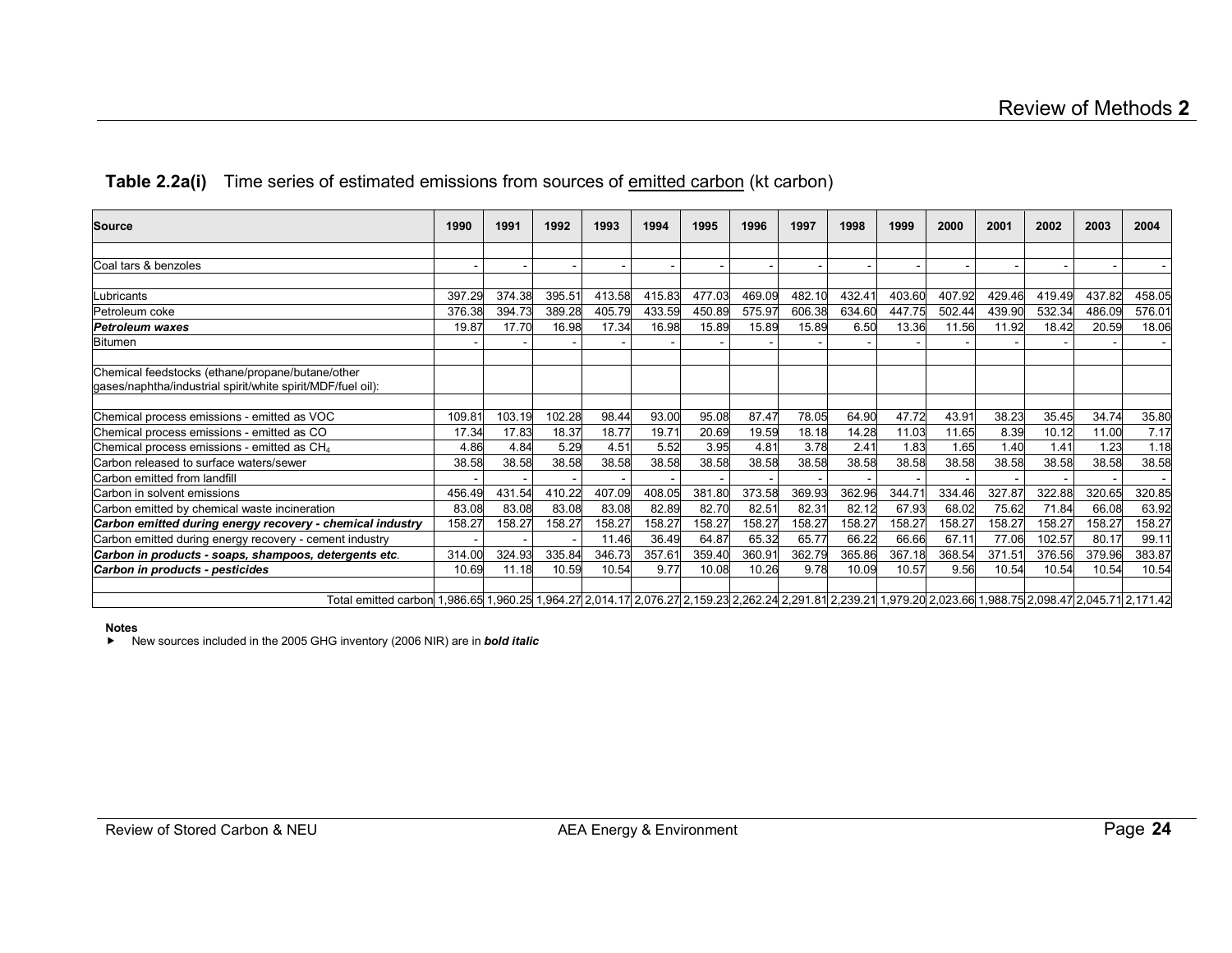#### Table 2.2a(ii) Supplementary information for Table 2.2a(i)

| <b>Source</b>                                                                                                   | Time series of<br>emissions<br>available from<br>1970 onwards | Direct carbon<br>included in GHGI | Indirect carbon<br>emissions already emissions already<br>included in<br><b>NAEI/GHGI</b> | <b>Quality of</b><br>estimates | <b>Notes</b>                                                                                                                 |
|-----------------------------------------------------------------------------------------------------------------|---------------------------------------------------------------|-----------------------------------|-------------------------------------------------------------------------------------------|--------------------------------|------------------------------------------------------------------------------------------------------------------------------|
|                                                                                                                 |                                                               |                                   |                                                                                           |                                |                                                                                                                              |
| Coal tars & benzoles                                                                                            | <b>NA</b>                                                     | <b>NA</b>                         | <b>NA</b>                                                                                 | <b>NA</b>                      | Assume no carbon emissions from coal tar & benzoles (some<br>emissions do occur but are included in the petroleum coke line) |
|                                                                                                                 |                                                               |                                   |                                                                                           |                                |                                                                                                                              |
| Lubricants                                                                                                      | Yes                                                           | Yes                               | <b>NA</b>                                                                                 | High                           | Methodology revised following base year review of the GHG inventory                                                          |
| Petroleum coke                                                                                                  | <b>No</b>                                                     | Yes                               | <b>NA</b>                                                                                 | High                           | Emissions are from use of pet coke as a fuel and use in anodes                                                               |
| Petroleum waxes                                                                                                 | <b>No</b>                                                     | <b>No</b>                         | <b>NA</b>                                                                                 | Medium                         | Uses USEPA storage factor                                                                                                    |
| <b>Bitumen</b>                                                                                                  | No                                                            | <b>NA</b>                         | <b>NA</b>                                                                                 | <b>NA</b>                      | Assume no carbon emissions from bitumen                                                                                      |
|                                                                                                                 |                                                               |                                   |                                                                                           |                                |                                                                                                                              |
| Chemical feedstocks (ethane/propane/butane/other<br>gases/naphtha/industrial spirit/white spirit/MDF/fuel oil): | Yes                                                           |                                   |                                                                                           |                                |                                                                                                                              |
|                                                                                                                 | Yes                                                           |                                   |                                                                                           |                                |                                                                                                                              |
| Chemical process emissions - emitted as VOC                                                                     | Yes                                                           | <b>No</b>                         | Yes                                                                                       | High                           | Carbon emission estimate based on NAEI emission estimates and<br>VOC speciation profiles                                     |
| Chemical process emissions - emitted as CO                                                                      | Yes                                                           | <b>No</b>                         | Yes                                                                                       | High                           | Data from Pollution Inventory / SPRI / ISR                                                                                   |
| Chemical process emissions - emitted as CH <sub>4</sub>                                                         | Yes                                                           | No                                | Yes                                                                                       | High                           | Data from Pollution Inventory / SPRI / ISR                                                                                   |
| Carbon released to surface waters/sewer                                                                         | Yes                                                           | <b>No</b>                         | <b>No</b>                                                                                 | Low                            | Very crude estimate from PI data                                                                                             |
| Carbon emitted from landfill                                                                                    | <b>NA</b>                                                     | <b>NA</b>                         | <b>NA</b>                                                                                 | <b>NA</b>                      | No estimate can be made                                                                                                      |
| Carbon in solvent emissions                                                                                     | Yes                                                           | <b>No</b>                         | Yes                                                                                       | High                           | Based on NAEI emission estimates and VOC speciation profiles                                                                 |
| Carbon emitted by chemical waste incineration                                                                   | Yes                                                           | Yes                               | <b>NA</b>                                                                                 | High                           | Based on Pollution Inventory data (so doesn't cover Scotland, N<br>Ireland)                                                  |
| Carbon emitted during energy recovery - chemical<br>industry                                                    | Yes                                                           | <b>No</b>                         | No                                                                                        | Low                            | Very simple estimate from EA PI data                                                                                         |
| Carbon emitted during energy recovery - cement industry                                                         | <b>No</b>                                                     | Yes                               | <b>NA</b>                                                                                 | High                           | British Cement Association has supplied fuel use data                                                                        |
| Carbon in products - soaps, shampoos, detergents etc.                                                           | Yes                                                           | <b>No</b>                         | <b>No</b>                                                                                 | Medium                         | Uses USEPA storage factor                                                                                                    |
| Carbon in products - pesticides                                                                                 | Yes                                                           | No                                | No                                                                                        | Medium                         | Uses USEPA storage factor                                                                                                    |

#### Notes

► New sources included in the 2005 GHG inventory (2006 NIR) are in **bold italic**<br>► NA – Not Applicable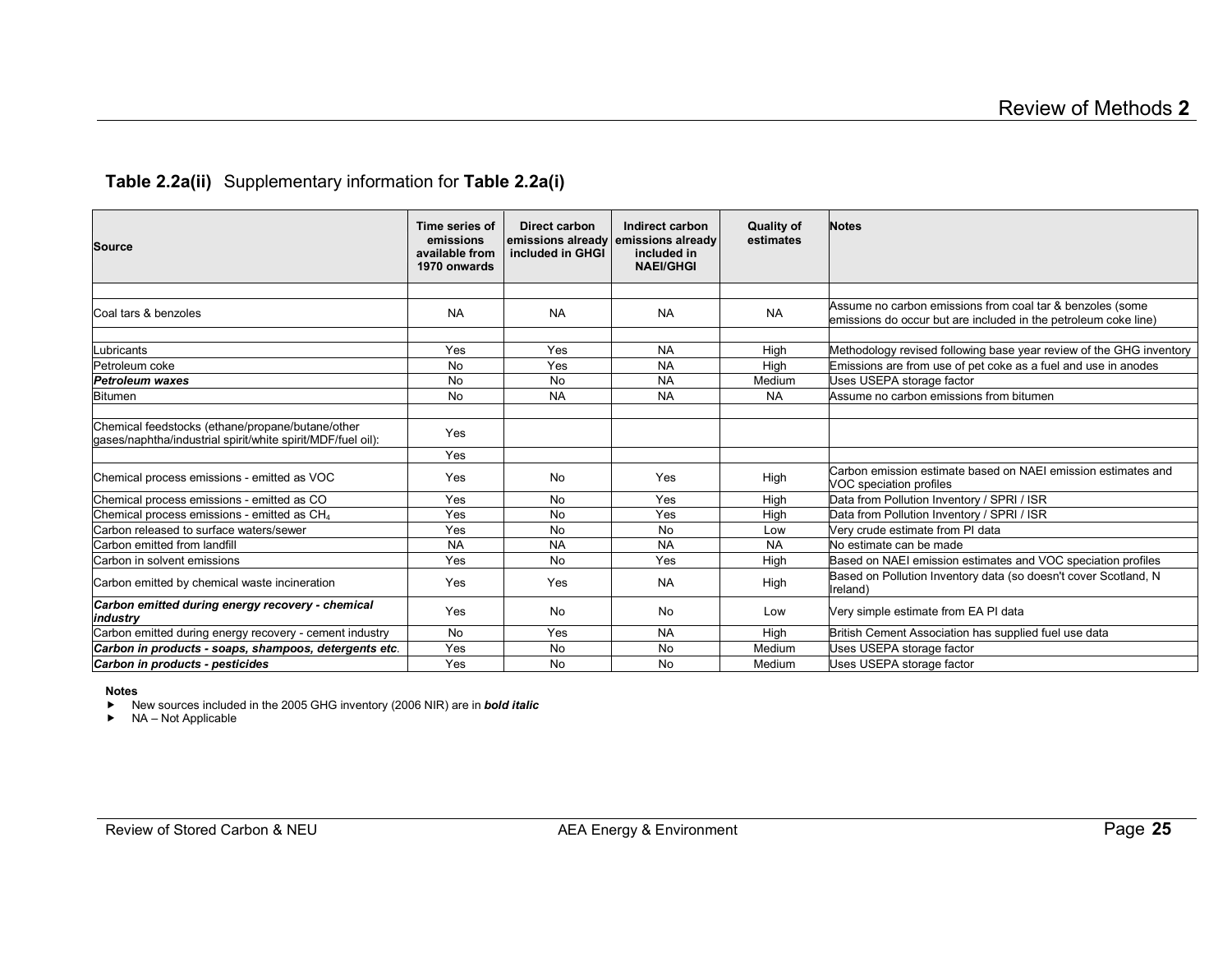#### Table 2.2b(i) Time series of estimates of quantities of stored carbon (kt carbon)

| <b>Source</b>                                                                                                                                              | 1990   | 1991   | 1992   | 1993   | 1994   | 1995   | 1996   | 1997                                                                                                                                   | 1998   | 1999   | 2000   | 2001   | 2002   | 2003   | 2004   |
|------------------------------------------------------------------------------------------------------------------------------------------------------------|--------|--------|--------|--------|--------|--------|--------|----------------------------------------------------------------------------------------------------------------------------------------|--------|--------|--------|--------|--------|--------|--------|
|                                                                                                                                                            |        |        |        |        |        |        |        |                                                                                                                                        |        |        |        |        |        |        |        |
| Coal tars & benzoles                                                                                                                                       | 277.85 | 254.33 | 231.59 | 219.30 | 213.45 | 213.02 | 215.74 | 218.55                                                                                                                                 | 216.43 | 199.48 | 203.74 | 180.07 | 151.63 | 150.95 | 146.61 |
|                                                                                                                                                            |        |        |        |        |        |        |        |                                                                                                                                        |        |        |        |        |        |        |        |
| Lubricants                                                                                                                                                 | 313.61 | 282.03 | 284.26 | 283.48 | 271.72 | 297.00 | 278.13 | 272.04                                                                                                                                 | 270.70 | 279.63 | 284.82 | 302.19 | 297.47 | 312.87 | 332.41 |
| Petroleum coke                                                                                                                                             | 302.14 | 238.13 | 237.99 | 308.46 | 400.59 | 471.74 | 531.87 | 391.22                                                                                                                                 | 166.68 | 141.40 | 193.28 | 191.27 | 269.01 | 305.65 | 457.40 |
| <b>Petroleum waxes</b>                                                                                                                                     | 27.43  | 24.44  | 23.44  | 23.94  | 23.44  | 21.95  | 21.95  | 21.95                                                                                                                                  | 8.98   | 18.46  | 15.96  | 16.46  | 25.44  | 28.43  | 24.94  |
| <b>Bitumen</b>                                                                                                                                             |        |        |        |        |        |        |        | 2,356.49 2,378.24 2,417.03 2,386.76 2,454.87 2,289.32 2,030.12 1,906.19 1,860.78 1,823.89 1,868.35 1,829.56 1,893.89 1,853.21 1,883.49 |        |        |        |        |        |        |        |
| Chemical feedstocks                                                                                                                                        |        |        |        |        |        |        |        | 3,583.70 4,261.69 4,340.23 4,322.85 4,491.69 4,585.89 4,665.50 4,584.69 4,679.68 4,999.95 4,295.10 3,333.19 3,732.08 4,409.77 4.249.03 |        |        |        |        |        |        |        |
|                                                                                                                                                            |        |        |        |        |        |        |        |                                                                                                                                        |        |        |        |        |        |        |        |
| Total stored carbon 6.861.22 7.438.87 7.534.54 7.544.80 7.855.76 7.878.92 7.743.31 7.394.65 7.203.25 7.462.81 6.861.25 5.852.75 6.369.52 7.060.89 7.093.89 |        |        |        |        |        |        |        |                                                                                                                                        |        |        |        |        |        |        |        |

Notes

New sources included in the 2005 GHG inventory (2006 NIR) are in **bold italic**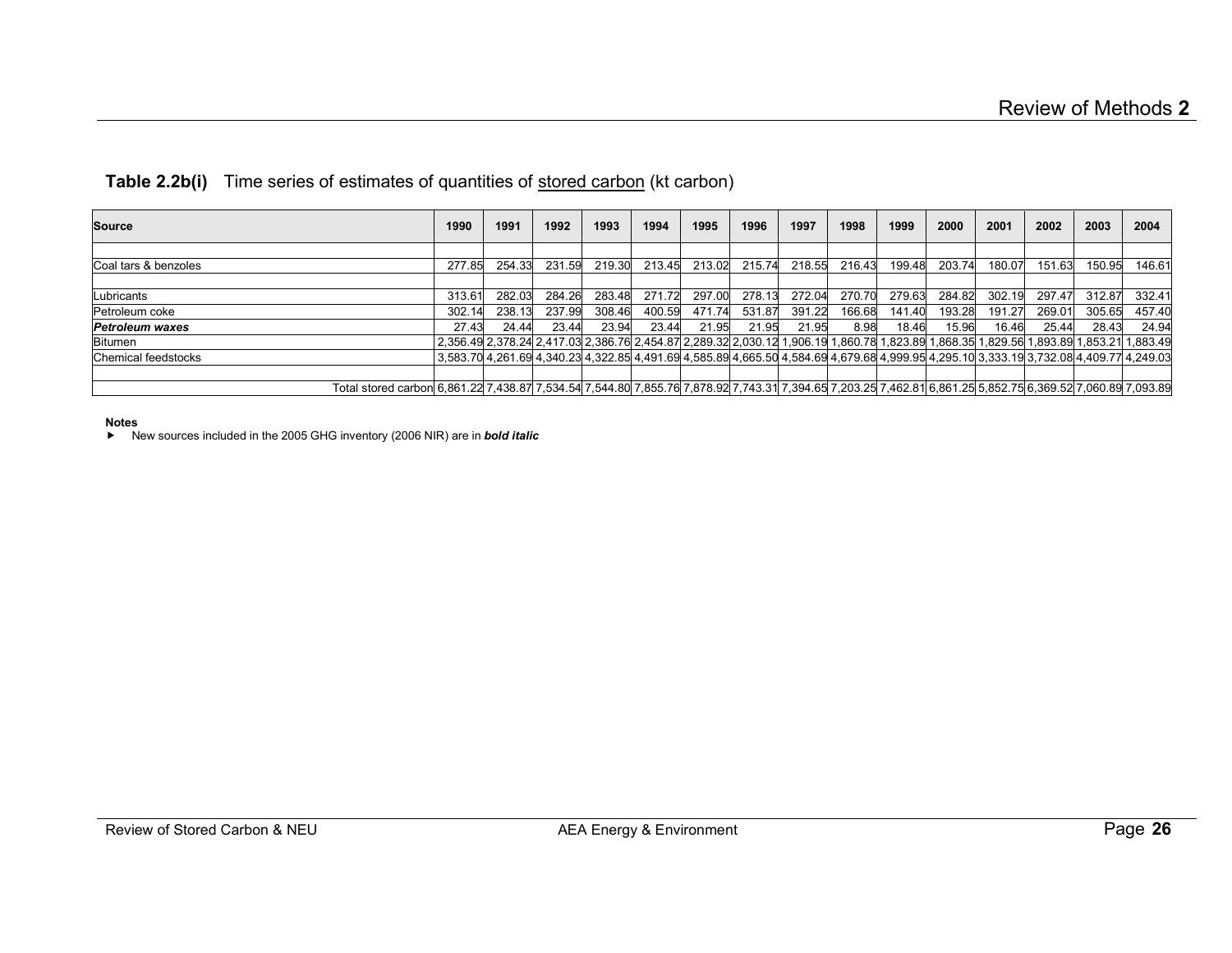#### Table 2.2b(ii) Supplementary information for Table 2.2b(i)

| <b>Source</b>              | Time series of emissions<br>available from 1970<br>onwards | <b>Quality of</b><br>estimates | <b>Notes</b>                                                                      |
|----------------------------|------------------------------------------------------------|--------------------------------|-----------------------------------------------------------------------------------|
|                            |                                                            |                                | Assume no carbon emissions from coal tar &                                        |
| Coal tars & benzoles       | Yes                                                        | Medium                         | benzoles (some emissions do occur but are<br>included in the petroleum coke line) |
|                            |                                                            |                                |                                                                                   |
| ubricants                  | Yes                                                        | High                           | Methodology revised following base year review<br>of the GHG inventory            |
| Petroleum coke             | Yes                                                        | High                           |                                                                                   |
| <b>Petroleum waxes</b>     | <b>Yes</b>                                                 | Medium                         |                                                                                   |
| <b>Bitumen</b>             | Yes                                                        | High                           |                                                                                   |
| <b>Chemical feedstocks</b> | Yes                                                        | Low                            |                                                                                   |

#### Notes

► New sources included in the 2005 GHG inventory (2006 NIR) are in **bold italic**<br>► NA – Not Applicable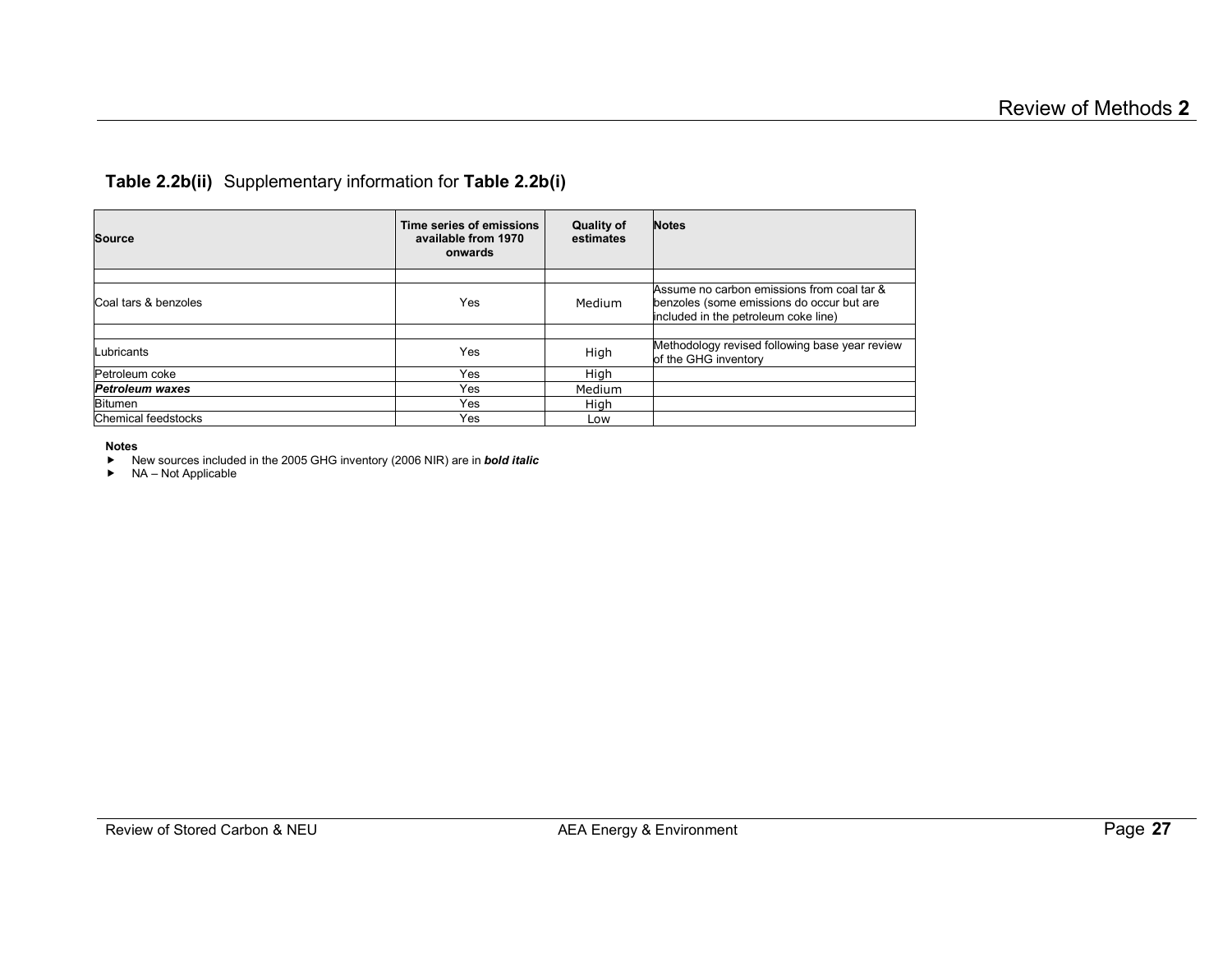## 2.9 UNCERTAINTIES

Table 2.3 below summarises our estimates of the uncertainty associated with each emission estimate. There were little quantitative data to base these estimates on, so they represent expert judgements.

| <b>Fuel type</b>                    | Uncertainty    |  |  |  |
|-------------------------------------|----------------|--|--|--|
| Coal tars & benzoles                | (no emissions) |  |  |  |
| Lubricants                          | $+/- 50\%$     |  |  |  |
| Petroleum coke                      | $+/- 50%$      |  |  |  |
| Petroleum waxes                     | factor of 2    |  |  |  |
| <b>Bitumens</b>                     | (no emissions) |  |  |  |
| <b>Chemical feedstocks:</b>         |                |  |  |  |
| chemical process emissions          | $+/- 50\%$     |  |  |  |
| chemical waste incineration         | factor of 2    |  |  |  |
| chemical wastes used as fuels       | order of       |  |  |  |
| releases of carbon to sewer/surface | magnitude      |  |  |  |
| Waters                              | order of       |  |  |  |
| solvent use                         | magnitude      |  |  |  |
| waste solvents used as fuel         | $+/- 30\%$     |  |  |  |
| consumer product use                | $+/- 30%$      |  |  |  |
| pesticide use                       | factor of 3    |  |  |  |
|                                     | factor of 3    |  |  |  |

Table 2.3 Uncertainty associated with the sources considered

#### 2.10 INITIAL RECOMMENDATIONS FOR REVISIONS TO THE UK GHG INVENTORY

Estimates for some sources (lubricants, petroleum coke, chemical waste incineration, waste solvents used as fuel) were already included in the 2003 version of the GHGI, although the methodology may have been less advanced than the approach described here. Our initial view was that the following emissions should be added to the 2004 GHG inventory:

- ▶ chemical process emissions (VOC emissions);
- ▶ solvent use (VOC emissions, some of which are incinerated);
- $\blacktriangleright$  petroleum waxes;
- **D** consumer product use (carbon in products);
- $\blacktriangleright$  pesticide use.

Further research would be useful so that improvements could be made to the methodology and more reliable estimates included in the next version of the inventory.

We considered that estimates for the following sources are not sufficiently accurate to include in the GHGI at present:

 $\blacktriangleright$  chemical wastes used as fuels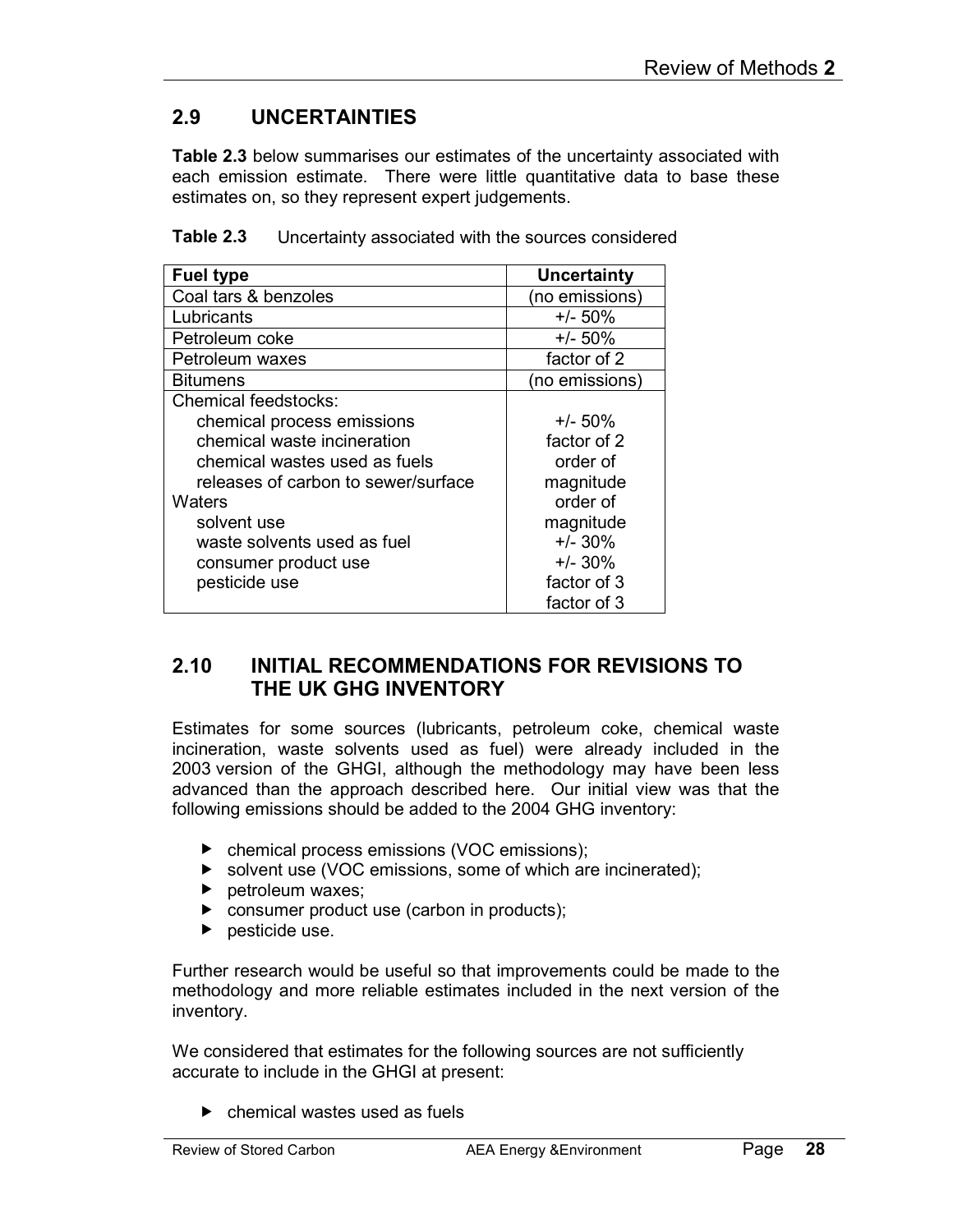$\triangleright$  chemical wastes released to sewer/surface waters

Emissions from these sources are likely to be small, but further research might be warranted so that improvements could be made to the methodology and more reliable estimates could be made available to the inventory.

#### 2.11 FINAL REVISIONS MADE TO THE UK GHG **INVENTORY**

The findings of this work were discussed with UK Defra. After considering the magnitude of the sources covered in this review in relation to the national totals, the uncertainty associated with emissions, and the likely forthcoming IPCC reporting requirements in the 2006 Guidelines, the changes listed below were included in the 2004 UK GHG inventory.

#### 2.11.1 New sources of carbon included

The following sources of carbon have been introduced:

- $\blacktriangleright$  Petroleum waxes
- ▶ Carbon emitted during energy recovery chemical industry
- ▶ Carbon in products soaps, shampoos, detergents etc.
- ▶ Carbon in products pesticides

#### 2.11.2 Sources of carbon removed

The following sources of carbon have been removed:

**Emissions from benzoles and coal tars** 

### 2.12 REPORTING OF EMISSIONS

A full time series of emissions from the new sources of carbon listed in Section 2.11.1 has been included in the 2004 GHG inventory.

In the UK's initial submission to the FCCC  $(15<sup>th</sup>$  April), emissions from the new sources in Section 2.11.1 were reported in under IPCC sector 7 to increase the transparency of the reporting – custom reporting categories were defined by the UK under this sector. However, discussions with the European Commission indicated that emissions in sector 7 may not count towards the UK's Assigned Amount, and so these emissions were re-allocated to sector 2 (category 2B). There are limitations to reporting emissions in this sector of the CRF as the current structure of the CRF does not allow emissions from the NEU of fuels to be reported in a fully transparent way. The traditional nonenergy use of fossil fuels table presented in the CRF in Table 1.A(d) only allows countries to report the fuels being used, but not the products from fuels.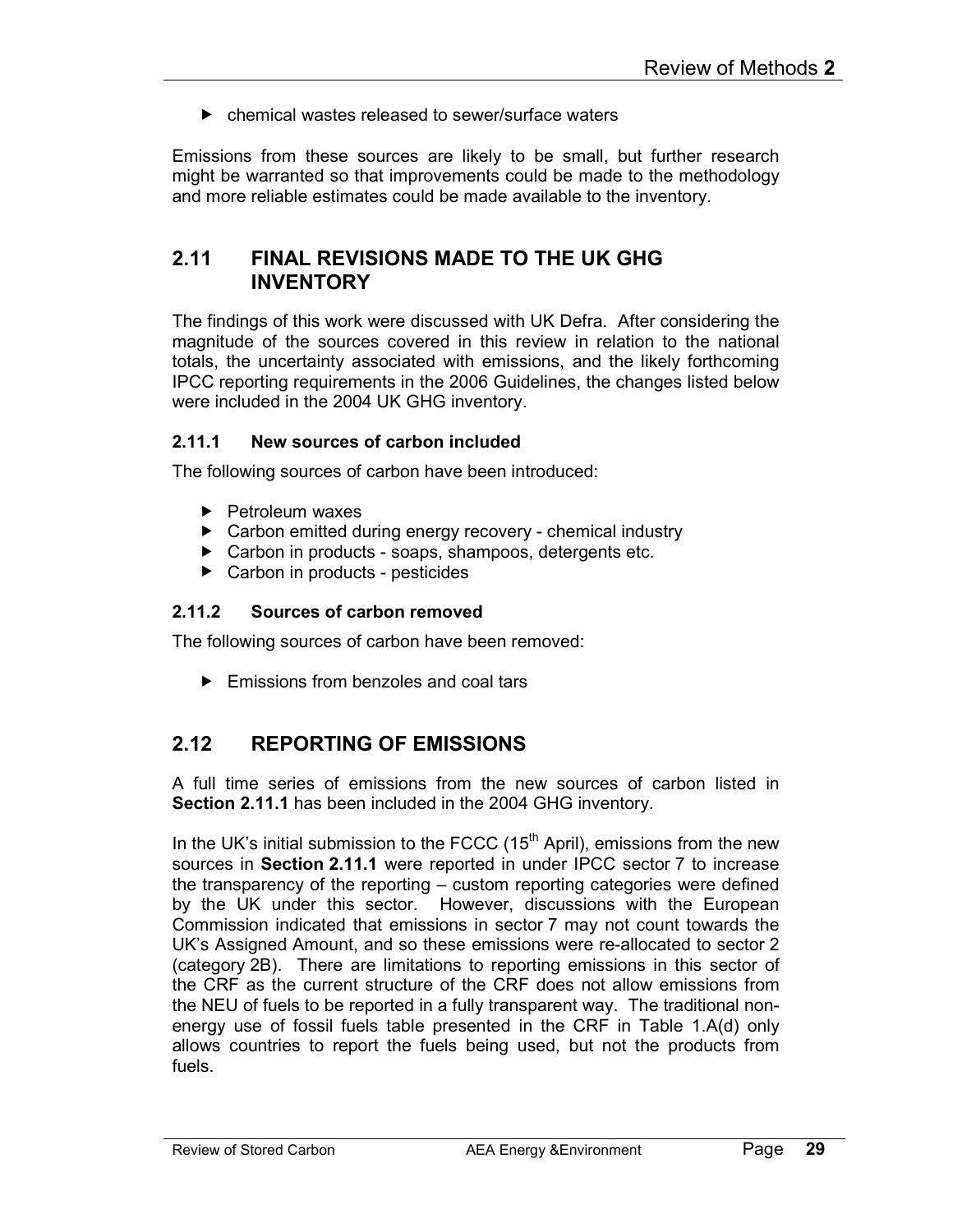## 3 Potential Sources of Emissions Not Considered

The estimates presented in **Chapter 2** do not cover a number of potentially significant sources of carbon and also exclude a number of known carbon sources.

### 3.1 VOC EMISSIONS

Carbon is emitted in the form of VOC emissions from various processes involved in the production, handling and processing of crude petroleum e.g. oil production platforms, terminals and refineries. These emissions have not been included in the stored carbon calculations since they are not related to the consumption of products covered by DUKES Tables 2.4-2.6 and Tables 3.4-3.6. Carbon emissions could, however, easily be calculated from the VOC emission estimates in the UK inventory, using NAEI species profiles.

Similarly, carbon emitted in the form of VOC emissions from the distribution of liquid fuels is not covered by the estimates. VOC emissions from petrol distribution could be converted into carbon emissions using species profiles from the NAEI but these have not been included in the estimates.

The guidance about whether to include emissions of carbon in the form of VOCs in national totals is not prescriptive. Neither the UNFCCC reporting guidelines, nor the 1996 IPCC Guidelines clearly state that indirect  $CO<sub>2</sub>$  from NMVOC should be included in the totals. Emissions of  $CO<sub>2</sub>$  from Paint Application, Degreasing and Dry Cleaning, and Other country specified categories can be entered in CRF Table 3, but emissions of  $CO<sub>2</sub>$  from Chemical Products, Manufacture and Processing cannot.

In the UK GHG inventory, the  $CO<sub>2</sub>$  equivalent of the total NMVOC emission from solvent use and other product use are reported as a footnote in the CRF. Guidance was sought from an experienced inventory reviewer (Anke Herold, Oeko-Institute) about the reporting requirements, and the reporting arrangements of other countries for NMVOCs.

An analysis of the 2005 NIRs submitted to the FCCC showed that the following countries report NMVOC emissions, but do not calculate the resulting  $CO<sub>2</sub>$  emissions (and therefore do not report  $CO<sub>2</sub>$ ):

 Australia, Belgium, Finland, Germany, Japan, New Zealand, Switzerland, UK, USA;

and that the following countries report both NMVOC and  $CO<sub>2</sub>$  from NMVOC and include  $CO<sub>2</sub>$  in national totals: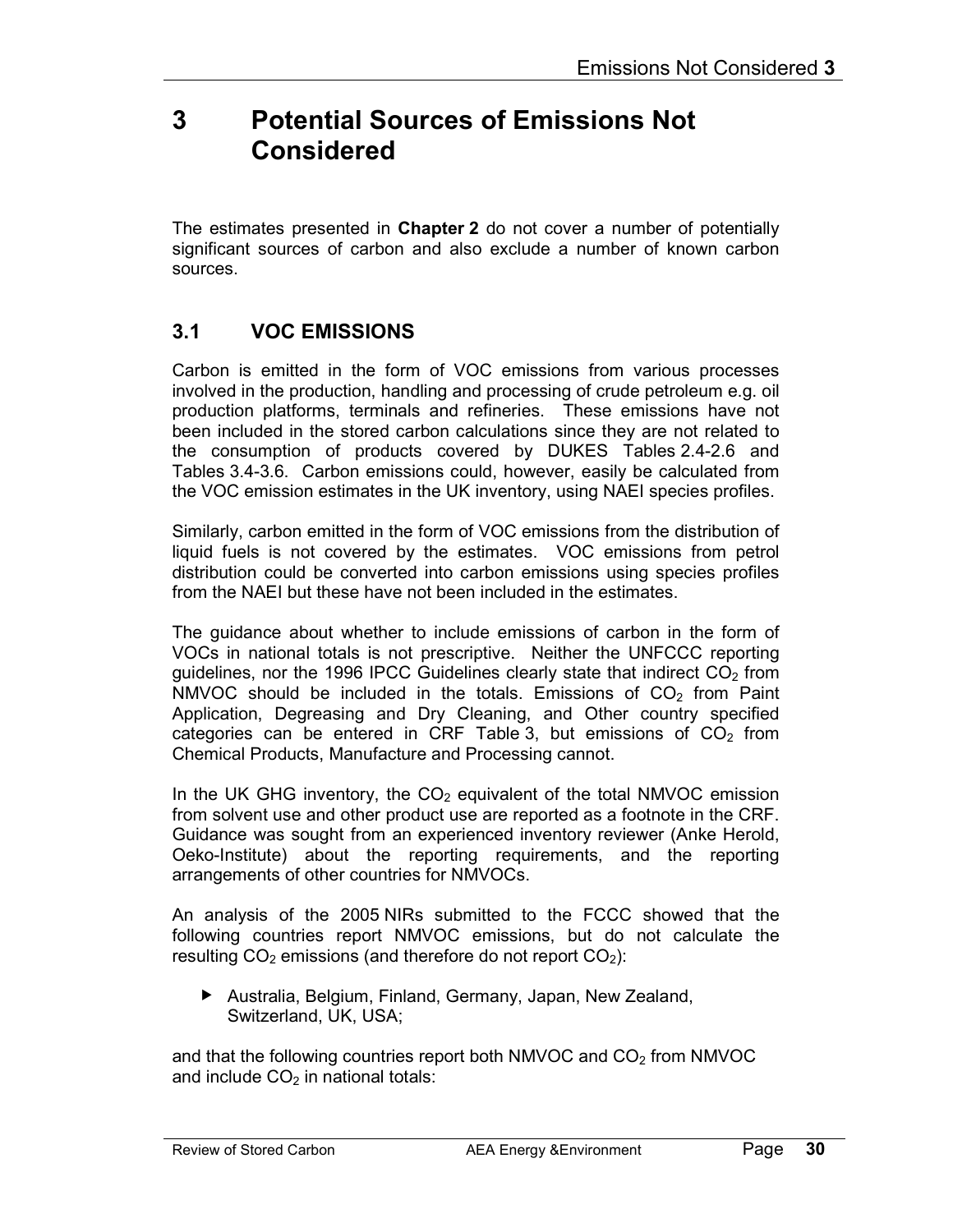Austria, Denmark, France, Greece, Hungary, Ireland, Italy, Latvia, Netherlands, Norway, Portugal, Romania, Slovenia, Spain, Sweden.

Considering all the guidance and expert views, we took the decision to continue to exclude the contribution of  $CO<sub>2</sub>$  from NMVOC in the UK national totals. Also, the 2006 IPCC Guidelines<sup>1</sup> do not state that countries should report indirect  $CO<sub>2</sub>$  with direct  $CO<sub>2</sub>$  emissions.

#### 3.2 SOURCES FOR WHICH ESTIMATES ARE NOT CURRENTLY AVAILABLE

Potential sources of carbon emissions for which no estimates are currently available include:

- $\triangleright$  waste chemicals disposed of to landfills:
- chemicals other than solvents/propellants where carbon is emitted during use (e.g. fuel additives, industrial gases);
- chemicals other than consumer products and pesticides where carbon can be emitted subsequent to use (e.g. pharmaceuticals).

It is possible that the estimates do not include emissions of carbon from chemical wastes sent to flare. Clarification of the scope of data in the Pollution Inventory will be sought but this is potentially a missing source.

l

<sup>&</sup>lt;sup>1</sup> 2006 IPCC Guidelines for National Greenhouse Gas Inventories. http://www.ipcc-nggip.iges.or.jp/public/2006gl/index.htm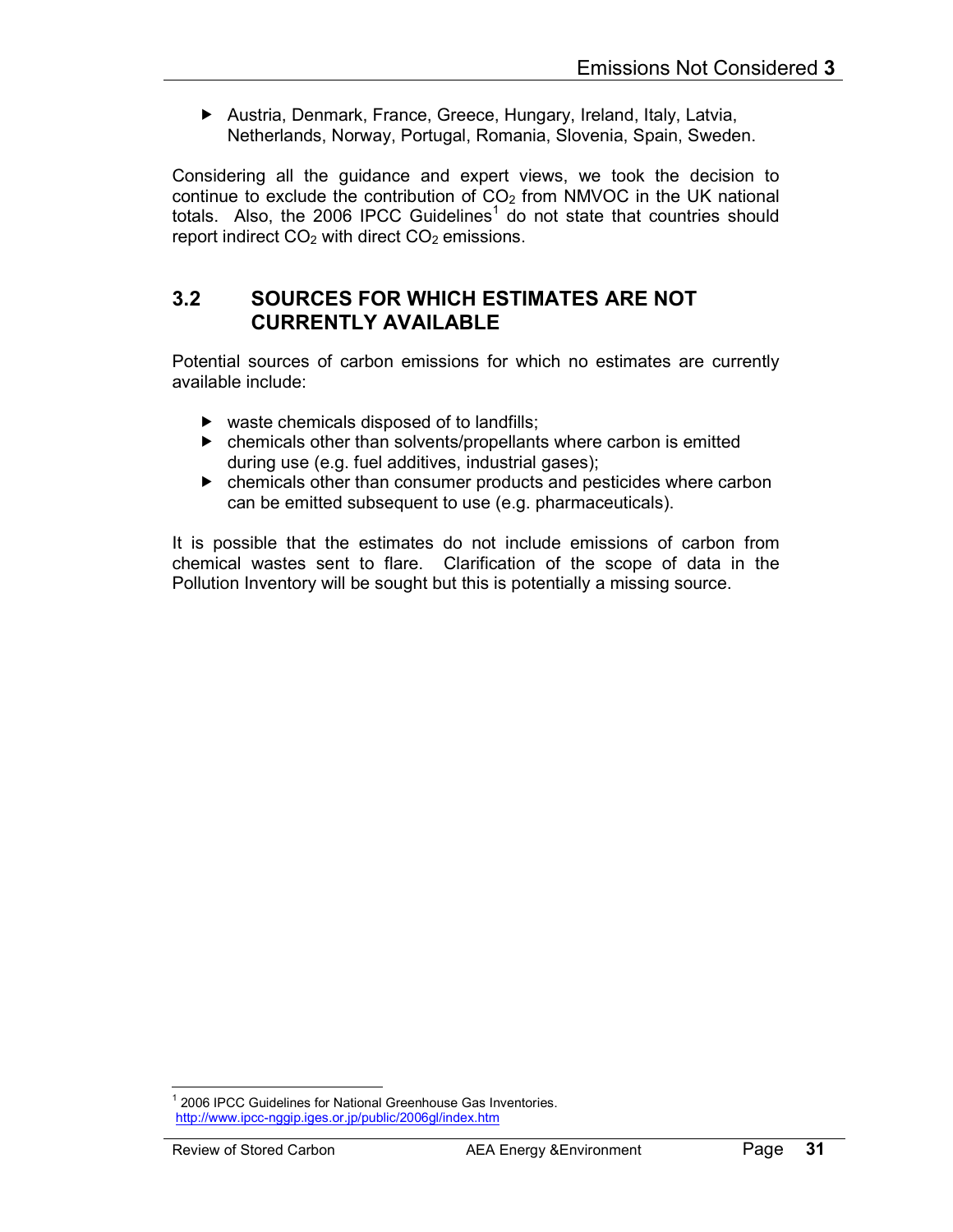## 4 References

Baggott, SL, Brown, L, Milne, R, Murrells, TP, Passant, N, Thistlethwaite, DG (2005) UK Greenhouse Gas Inventory, 1990 to 2003. Annual report for submission under the Framework Convention on Climate Change. ISBN 0- 9547136-6-4. AEAT/ENV/R/2037. National Environmental Technology Centre, AEA Technology plc, B551, Harwell, Didcot, Oxfordshire, OX11 OQJ, UK.

DTI DUKES (2004), Digest of United Kingdom Energy Statistics 2004, TSO, London 123 Kingsway London, WC2B 6PQ, UK.

Hockstad, Leif and Hanle, Lisa (2005). Inventory of U.S. Greenhouse Gas Emissions and Sinks: 1990 – 2003. USEPA 430-R-05-003. April 15, 2005. U.S. Environmental Protection Agency. 1200 Pennsylvania Ave., N.W., Washington, DC 20460, U.S.A.

IPCC, (1997a), IPCC Revised 1996 Guidelines for National Greenhouse Gas Inventories, Volume 1, Greenhouse Gas Inventory Reporting Instructions, IPCC WGI Technical Support Unit, Hadley Centre, Meteorological Office, Bracknell, UK.

IPCC, (1997b), IPCC Revised 1996 Guidelines for National Greenhouse Gas Inventories, Volume 2, Greenhouse Gas Inventory Workbook, IPCC WGI Technical Support Unit, Hadley Centre, Meteorological Office, Bracknell, UK.

IPCC, (1997c), IPCC Revised 1996 Guidelines for National Greenhouse Gas Inventories, Volume 3, Greenhouse Gas Inventory Reference Manual, IPCC WGI Technical Support Unit, Hadley Centre, Meteorological Office, Bracknell, UK.

IPCC, (2000), Good Practice Guidance and Uncertainty Management in National Greenhouse Gas Inventories, ed. Penman, J, Kruger, D, Galbally, I, et al, IPCC National Greenhouse Gas Inventories Programme, Technical Support Programme Technical Support Unit, Institute for Global Environmental Strategies, Hayama, Kanagawa, Japan.

Norris, J, Stewart, R, and Passant, N (2006). Review of the fate of lubricating oils in the UK. Report for Defra CESA. AEA Energy and Environment, The Gemini Building, Fermi Avenue, Harwell International Business Centre, Didcot, Oxfordshire, UK, OX11 0QR.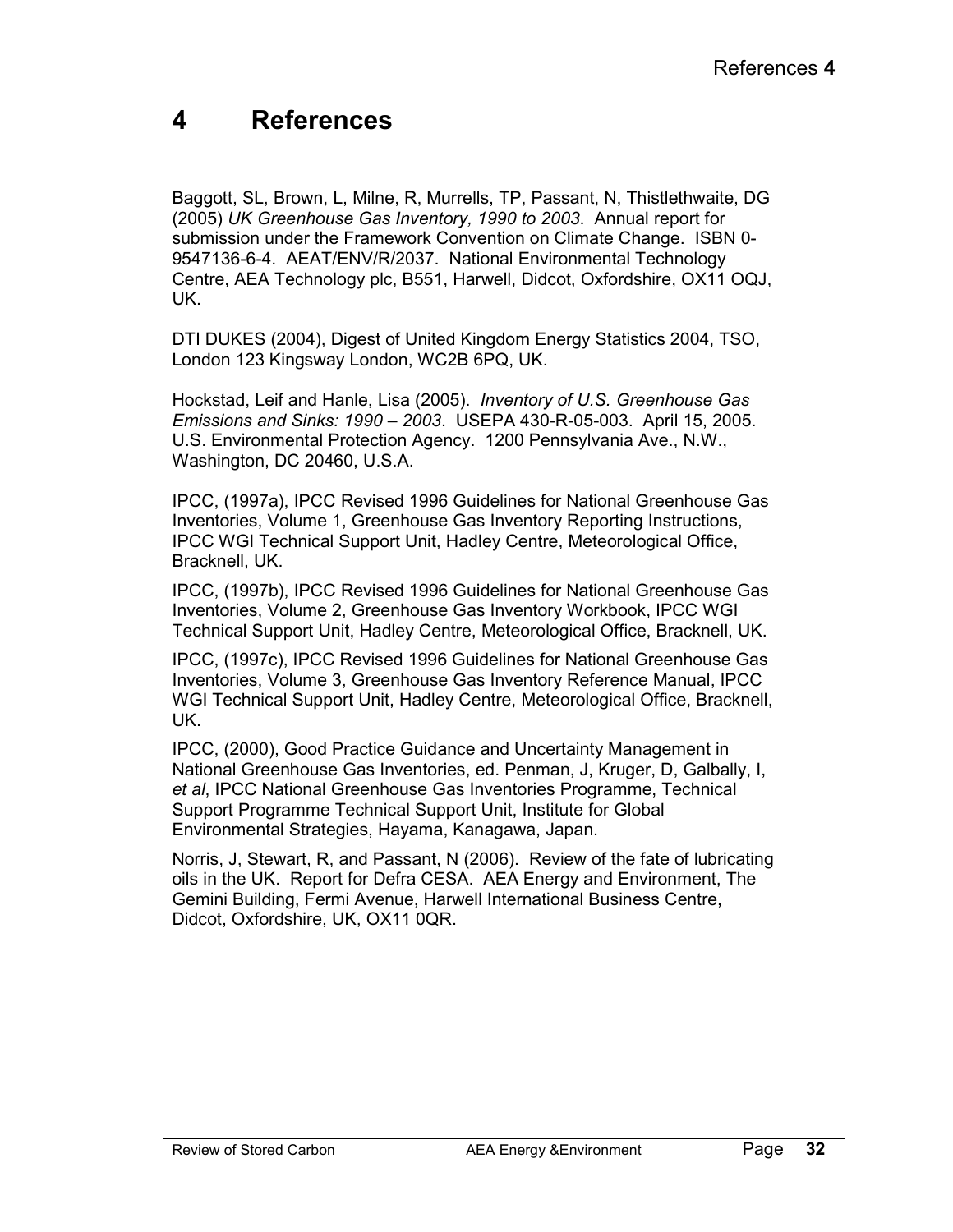## 5 Acknowledgements

We are grateful for the help of the following people during the course of this work programme; apologies for any omissions.

- Donaldson, Susan (UK Defra, Climate, Energy, Science and Analysis)
- Herold, Anke (Oeko-Institut e.V., Freiburg, Darmstadt, Berlin)
- Hockstat, Leif (Climate Change Division, Office of Atmospheric Programs, U.S. Environmental Protection Agency)
- Penman, Jim (UK Defra, Climate, Energy, Science and Analysis)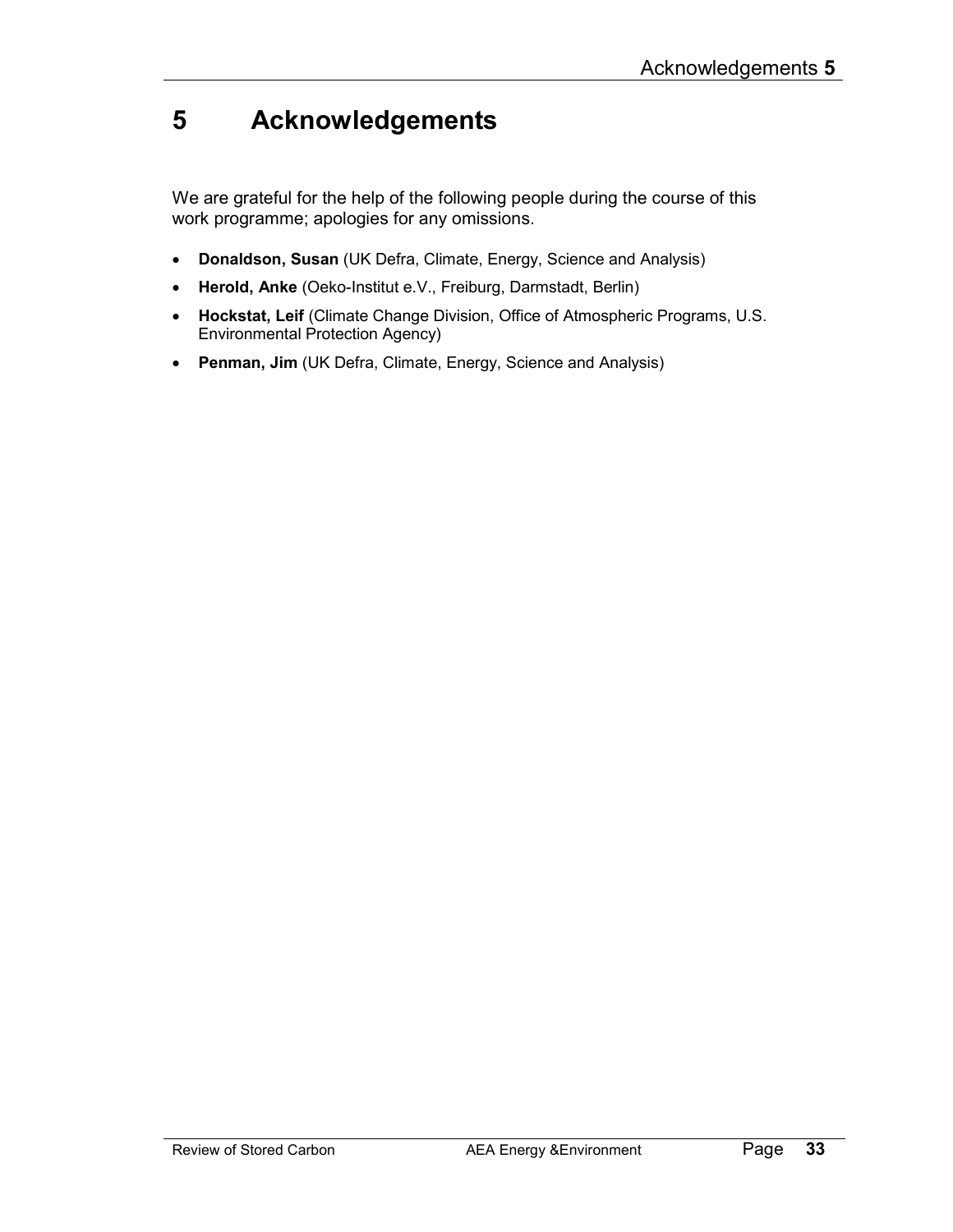## Appendix 1

#### A1.1 EXTRACT FROM THE FCCC FOURTH CENTRALISED REVIEW OF THE UK 2005 NIR

The following text is an extract from the FCCC Fourth Centralised Review and presents the comments made by the FCCC on the UK's approach to the estimation of stored carbon and emissions from the non-energy uses of fuels.

#### "Feedstocks and non-energy use of fuels

The United Kingdom only reports emissions from feedstocks and the non-energy uses of fuels in those instances where an emissive use of the fuels concerned can be identified. These include emissions from: catalytic crackers – regeneration of catalysts; ammonia production; aluminium production – consumption of anodes; benzoles and tars produced in coke ovens (emissions allocated to the Waste sector); combustion of waste lubricants and waste solvents; and incineration of fossil carbon in products disposed of as waste. For the remaining instances of non-energy uses of fuels, the United Kingdom does not use the IPCC default storage factors for the fuels, but instead assumes a 100 per cent storage of the carbon in those fuels. When questioned by the ERT on this method, the United Kingdom replied that the subject of stored carbon is under review. The ERT encourages the United Kingdom in this review and recommends that, rather than assume total storage, it apply the default storage factors, or use more suitable assumptions, consistent with the Revised 1996 IPCC Guidelines. The United Kingdom has indicated, in response to these comments, that it has initiated country-specific research to update the current method and determine appropriate end-use emission factors from feedstocks and non-energy use of fuels."

Reference: Report of the individual review of the greenhouse gas inventory of the United Kingdom of Great Britain and Northern Ireland submitted in 2005. FCCC/ARR/2005/GBR. March 2006.

#### A1.2 IPCC GUIDANCE ON ESTIMATING STORED CARBON

The following text is the introduction to the method for estimating stored carbon set out in the IPPC 1996 Reference Manual.

"Stored Carbon: Some of the fuel supplied to an economy is used as a raw material (or feedstock) for manufacture of products such as plastics, fertiliser, or in a non-energy use (e.g. bitumen for road construction, lubricants). In some cases, the carbon from the fuels is oxidised quickly to CO2. In other cases the carbon is stored (or sequestered) in the product, sometimes for as long as centuries. The amounts stored for long periods are called *stored* carbon and should be deducted from the carbon emissions calculation. Estimation of stored carbon requires data on fuel used as feedstock and/or quantities of non-energy fuel products produced. The calculations are discussed within each of the alternative approaches presented in this section."